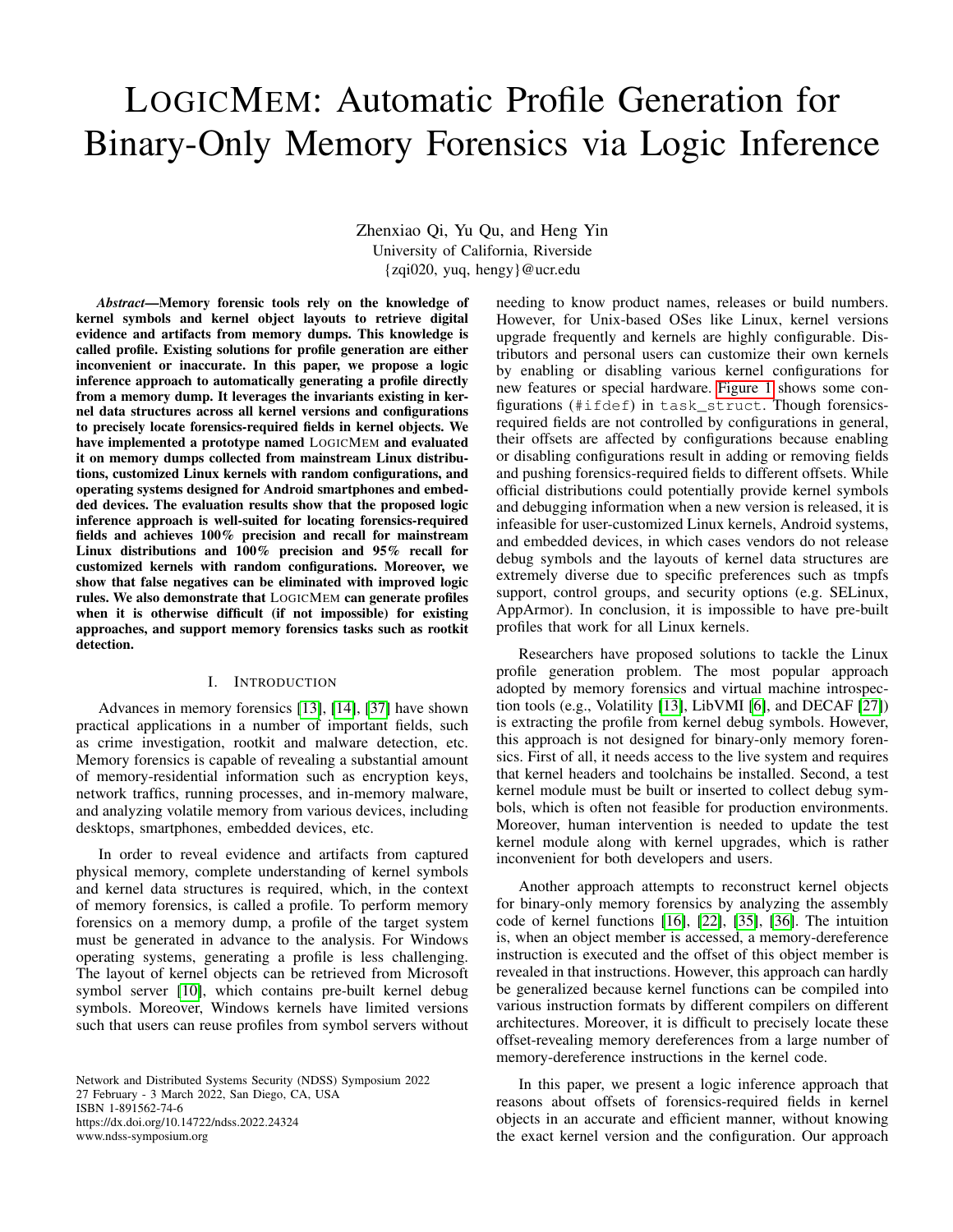is motivated by the observation that *only a small number of kernel object fields are required to perform memory forensics (forensics-required fields) and those fields exhibit invariants that remain unchanged regardless of kernel versions and build configurations.* To support this observation, we conducted kernel evolution analysis over 47 major Linux versions. Note that the offsets of forensics-required fields may vary due to different kernel configurations [\[42\]](#page-13-9) and versions [\[48\]](#page-14-0). Our approach considers such uncertainty and codifies version- and configuration-agnostic invariant patterns for forensics-required fields, allowing the inference engine to efficiently locate their offsets in kernel objects.

We have implemented a prototype LOGICMEM to demonstrate the efficacy of our proposed approach. We evaluate LOG-ICMEM on 16 memory dumps collected from the mainstream Linux distributions, e.g., CentOS, Debian, and Ubuntu, 30 memory dumps from customized Linux kernels with random configurations, six long-term support (LTS) or stable releases of recent Android kernels, and two kernel images designed for embedded devices. The evaluation results show that LOG-ICMEM can infer forensics-required fields with perfect accuracy for the mainstream Linux kernels and 100% precision and 95% recall for customized Linux kernels with random configurations. The false negatives can be further eliminated after a minor adjustment of the logic rules. In the case studies, we demonstrate that, while existing memory forensics tools are unable to analyze Android and embedded systems due to the absence of kernel symbols, LOGICMEM can still support eight Volatility plugins. Furthermore, we show that LOGICMEM can enable the rootkit detection plugin in Volatility to analyze a rootkit-infected memory dump.

We summarize our contributions as follows:

- We propose a logic inference approach to locating offsets of forensics-required fields in kernel data structures without any knowledge about kernel versions and configurations.
- We design and implement LOGICMEM to demonstrate the efficacy of our proposed approach, and evaluate LOGICMEM on 16 memory dumps collected from mainstream Linux distributions and 30 kernels built with random configurations. The evaluation results show that LOGICMEM can achieve 100% precision and at least 95% recall with reasonable efficiency.
- We demonstrate the ability of LOGICMEM to support some memory forensics tasks for memory dumps collected from Android systems and embedded devices, which is difficult (if not impossible) for existing approaches such as Volatility.

To facilitate further research, we make the source code and dataset publicly available<sup>[1](#page-1-1)</sup>.

## II. BACKGROUND AND MOTIVATION

## *A. A Running Example*

A profile contains the locations of kernel symbols and kernel object layouts that guide memory forensic tools to

*b) Assembly-based Approach:* Assembly-based profile generation extracts kernel object layouts directly from the

<span id="page-1-0"></span>

Fig. 1: An example of using a profile to retrieve information about running processes in Linux kernel.

find a kernel object of interest and retrieve values from desired fields. [Figure 1](#page-1-0) shows an example of using a profile to retrieve the process information from task\_struct. Firstly, a memory forensic tool obtains the virtual address of the first process from the init\_task symbol. Then it translates it into the corresponding physical address and locates the task\_struct object in the memory dump. Next, the offsets of the desired fields (highlighted in [Figure 1\)](#page-1-0) in task\_struct are obtained from the profile. As presented in [Figure 1,](#page-1-0) the big challenge is that Linux kernel profiles are configuration- and version-specific: Linux project upgrades frequently and contains various compile configurations, a profile generated for specific version and configurations is not likely to be reused by another kernel. Existing approaches [\[6\]](#page-12-0), [\[13\]](#page-13-0), [\[27\]](#page-13-4) build a profile from kernel headers and configurations used to built this kernel. However, it requires access to the live system and installation of kernel headers and compiler toolchains, which is impossible for binary-only forensics such as crime scene investigation, cloud service, and production environment. Other approaches [\[16\]](#page-13-5), [\[22\]](#page-13-6), [\[35\]](#page-13-7) proposed binaryonly approaches to solve this problem, but, according to their papers, failed to achieve high precision and recall. In this paper, we propose a logic inference approach that has high generality and accuracy with reasonable efficiency.

# *B. Existing Techniques*

*a) Compiler-based Approach:* Compiler-based profile generation is the most common approach adopted by memory forensics [\[13\]](#page-13-0) and virtual machine introspection [\[6\]](#page-12-0), [\[27\]](#page-13-4) tools. It produces a profile by collecting kernel symbols from System.map file in a live system and compiling a kernel module to emit debugging information. Therefore, it is capable of generating a profile with 100% accuracy. However, this approach is by nature impractical for binary-only forensics. First, it requires access to the live system to collect the System.map file and compile a test kernel module. Moreover, it requires compiler toolchains and kernel headers to be installed in the target system, which is hardly the case for servers, IoT devices, and smartphones.

<span id="page-1-1"></span><sup>1</sup><https://github.com/bitsecurerlab/LogicMem>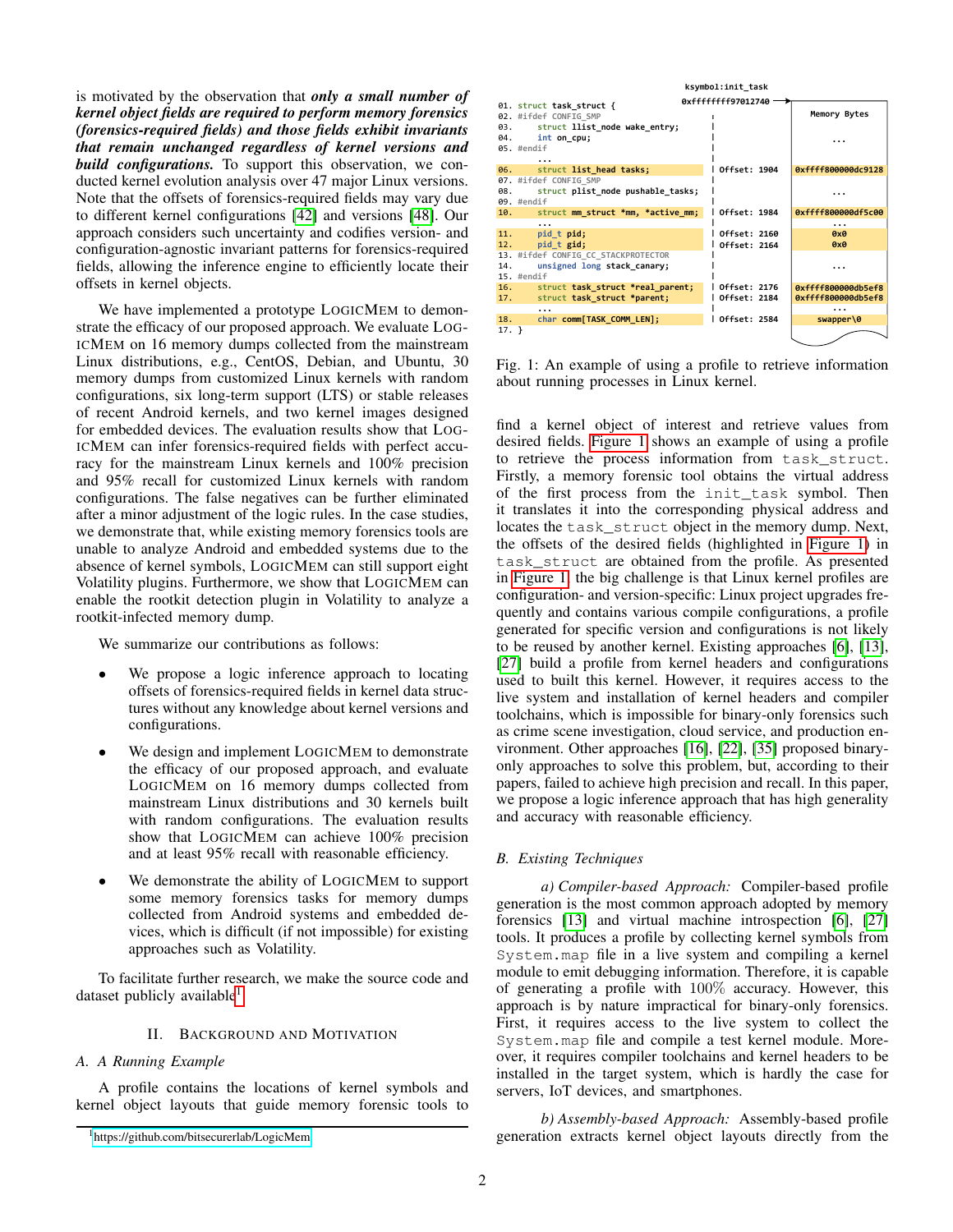memory dump. The insight is that when an object member is accessed, an offset-based memory deference is performed, and this offset is observable from assembly instructions, which are defined as Offset-Revealing Instructions (ORIs) [\[22\]](#page-13-6). Therefore, an assembly-based approach utilizes ORIs from binary to infer the offsets of object members. RAMPARSER [\[16\]](#page-13-5) reconstructs kernel objects based on ORIs. RAMPARSER first identifies multiple kernel functions that operate on forensicsrequired fields. Then it obtains addresses of identified functions from System.map file and disassembles kernel functions from a memory dump. To locate ORIs that access forensicsrequired fields, it compares ORIs from multiple functions that access the same field, and performs an intersection to find ORIs using the same offset. Eventually, offsets of forensicsrequired fields are extracted from identified ORIs and used for memory forensics analysis. ORIGEN [\[22\]](#page-13-6) is another work that recovers offsets of object fields in a similar fashion. ORIGEN can generate profiles for cross-version memory forensics. More specifically, it first identifies ORIs from one version of software whose profile is available. Then it performs Control Flow Graph (CFG) based code search to locate equivalent ORIs in an unseen version of the same software. Afterwards, it retrieves offsets of object fields from the located ORIs and generates a new profile. Another work proposed by Pagani [\[35\]](#page-13-7) identifies ORIs by monitoring runtime memory access patterns. Similarly, it first finds kernel functions that operate on forensicsrequired fields in kernel objects and extracts them from a memory dump. Then it re-executes kernel functions using the Unicorn emulator [\[12\]](#page-13-10). Along the execution, it monitors memory footprints to reveal offsets of forensics-required fields. However, one major drawback of this work is heavy execution overhead: it takes hours to generate a profile for one memory dump.

This assembly-based approach faces several fundamental challenges. First of all, the same source-code-level statement can be compiled into instructions in various formats by different compilers and compiler options. Therefore, to support kernels built by different compilers on different architectures, it needs to exhaust all possibilities of instruction formats. Secondly, it is hard to precisely locate ORIs from kernel function code, especially for large functions where there are many memory access instructions.

# *C. Design Goals*

We would like to support binary-only memory forensics with high accuracy and reasonable efficiency. More specifically, our design goals are as follows:

- **Binary-only Approach.** We assume the only input to our forensic analysis is a memory dump. A good solution should generate a profile directly from a given memory dump and support the existing memory forensic tasks.
- High Generality. The proposed technique should be general enough for different kernel versions, configurations, CPU architectures, and compilers.
- High Accuracy. Obviously, the generated profile should be accurate to ensure correct analysis results.
- Reasonable Efficiency. The proposed technique should generate a profile within a reasonable time frame and can deal with large memory dumps.

# III. KERNEL EVOLUTION ANALYSIS

<span id="page-2-0"></span>The Linux kernel is a large collaborative project and it upgrades frequently. On average, 8.5 changes are accepted into the Linux kernel every hour [\[7\]](#page-12-1). Many researchers have studied the evolution of Linux kernel. As discovered by Godfrey et al [\[26\]](#page-13-11), the kernel project size and lines of code (LOC) grow at a super-linear rate, but the size of header files grows at a sublinear rate. A more recent study by Lotufo et al. [\[34\]](#page-13-12) found that around 75% of changes in kernel evolution are at function level, including functionality additions and retiring, bug fixes, etc. These findings imply that only a small fraction of code changes happened to kernel object definitions. Moreover, Israeli et al. [\[29\]](#page-13-13) found that arch and drivers directories, which account for about 60% of Linux codebase, grow at a similar rate with the whole kernel codebase. However, most of kernel objects required by memory forensics are defined in the include directory. Theses studies show that changes to kernel objects are a very small subset, compared with functionlevel changes. To further understand changes in kernel objects along Linux upgrades, we conduct our own evolution analysis on kernel objects in 47 major versions.

Previous works have shown that value invariants can be inferred during the execution of kernel and can be used to ensure kernel integrity [\[20\]](#page-13-14). In this work, we analyze the kernel object evolution at the source code level, and derive different types of invariants that remain unchanged along kernel upgrades. Based on invariants of forensics-required fields, we design logic rules for these fields, which are used by LOGICMEM to infer their offsets.

# *A. Invariant Detector*

To automatically identify differences and invariants in kernel objects during kernel evolution, we develop an *invariant detector*. Particularly, it detects four types of changes, i.e., field addition, deletion, modification, and swap. Invariants are then derived from fields that do not involve these types of changes (referred to as unchanged fields). Field addition and deletion capture added fields in new versions and deleted fields from old versions. Field modification refers to changes of field types. Field swap captures the offset changes of the same field in different kernel versions.

The invariant detector relies on a simple text parser to scan and extract information from source code. It scans the object definitions in source code and summarizes likely object invariants over a large variety of kernel versions. For one kernel object, the invariant detector first tokenizes its field definitions and parses data types, compiler attributes, and field names. Afterward, it compares tokenized object definitions between every pair of two adjacent kernel versions and derives differences and invariants of the object in the two versions. There are syntax level changes in the source code that are removed for consideration. For instance, some fields in newer versions are associated with compiler attributes, while the types and field names are unchanged. Therefore, when tokenizing object fields, compiler attributes are removed. Type abstraction is another kind of syntax level changes, e.g., unsigned int is defined as u32. While the type name changed, the variable length is still the same. To ensure consistency, we expand the type tokens to their original types.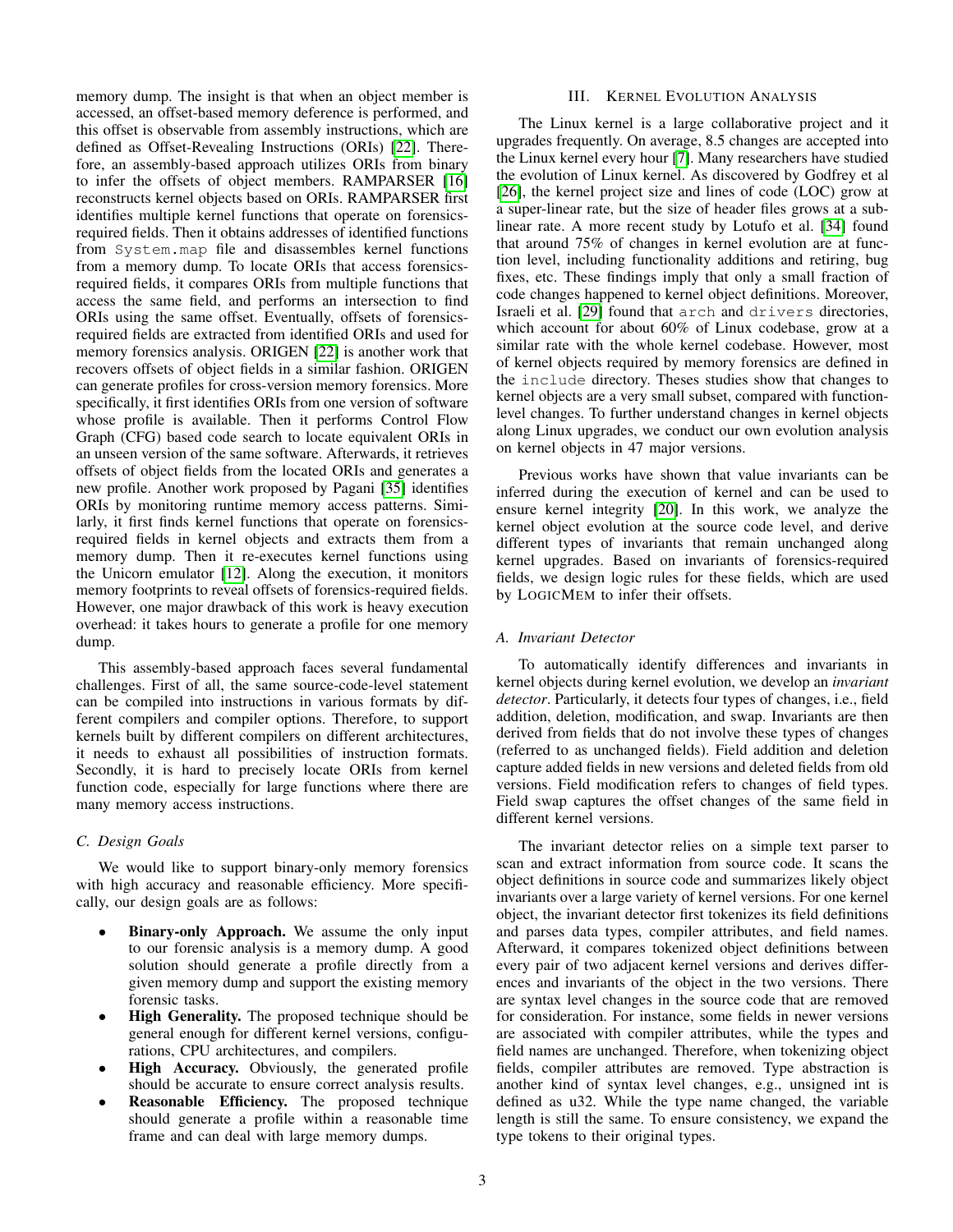| <b>Object Name</b>           | task struct | mm struct | vm area struct | fs struct | mount          | dentry | module       | fdtable | vfsmount |
|------------------------------|-------------|-----------|----------------|-----------|----------------|--------|--------------|---------|----------|
| Tot, # of added fields       | 146         | 26        |                |           |                |        | 24           |         |          |
| Tot, # of deleted fields     | 66          | 20        |                |           | <sub>0</sub>   |        | $^{\circ}$ 1 |         |          |
| Tot. # of modified fields    | 19          |           |                |           | ◠              |        |              |         |          |
| Tot. # of swapped fields     |             |           |                |           | $\overline{ }$ |        |              |         |          |
| Avg. $#$ of all fields       | 213         | 58        | 20             |           | 27             | 18     | 47           |         |          |
| # of required fields         |             | 13        |                |           | <sub>0</sub>   |        |              |         |          |
| # of changed required fields |             |           |                |           | $\Omega$       |        |              |         |          |
| % of unchanged fields        | 97.6%       | 98.2%     | 98.5%          | 100%      | 97.9%          | 99.2%  | 97.7%        | 98.7%   | 100%     |

<span id="page-3-0"></span>TABLE I: Linux kernel object evolution analysis over 47 kernel versions. The # of required fields shows the number of fields in this object that are required to perform memory forensics. The # of changed required fields shows the number of changed (added, deleted, modified or swapped) fields in required fields

Overall, we analyzed 47 major versions of Linux kernel from version 3.3 to 5.5 and invariants were accumulated incrementally by comparing each pair of adjacent versions. [Table I](#page-3-0) shows the analysis results for eight kernel objects, and the full analysis results can be found in [§C.](#page-14-1) [Table I](#page-3-0) lists the total number of changed fields over 47 kernel versions. Specifically, for each pair of adjacent versions, the invariant detector detects added, deleted, modified and swapped fields, then counts the total number of changed fields for 47 versions. Then we show the average number of all fields for each object across these 47 kernel versions. For each comparison between two adjacent versions, we calculate the percentage of unchanged fields and show the average percentage for 47 versions in the last row. According to the results, over 97% of kernel fields remain unchanged for each kernel upgrade. Based on the kernel object evolution analysis, we summarized three types of object invariants.

*a) Type Invariants:* Type invariants refer to fields that exist in all observed versions and do not involve in type changes. For example, in task\_struct, the pid field always contains an integer, the comm field contains a process name, which is a string and tasks is a list\_head pointer that points to next task\_struct in the doubly linked list.

*b) Order Invariants:* Order invariants refer to fields whose relative orders are not changed over the observed versions. According to our analysis, sometimes fields are swapped or moved to another offset for better cache alignment, but order changes happen less frequently compared with other types of field changes. Order invariants of two fields consider configurable fields may exist in between, thus only indicate relative orders instead of exact distance.

*c) Range Invariants:* Along Linux kernel upgrades, new object fields are added and some old fields are removed, but the total number of object fields is within a reasonable range. For instance, task struct has a relatively large number of field additions and deletions. Along 47 kernel upgrades, there are a total of 146 fields added to task\_struct and 66 fields are removed. Compared with task\_struct, changes of field numbers are much fewer in other data structures. For instance, fs\_struct is not involved in any field addition or deletion over 47 kernel versions.

We focus on collecting invariants for forensics-required fields. In total, there are 220 unique forensics-required fields in 56 kernel objects(more details can be found in [§VI\)](#page-8-0). In [Table I,](#page-3-0) the 7th row shows the number of forensics-required fields in each object, and the 8th row shows the number of changed fields in kernel upgrades among forensics-required fields. As presented in [Table I,](#page-3-0) only a small subset of fields is required by Volatility and a few of them are changed during kernel evolution. For instance, there are a total of 238 field changes along 47 kernel upgrades in task\_struct, but only 15 fields in task\_struct are demanded by Volatility plugins, and only one (real\_start\_time) of them are affected by kernel upgrades. This field is used to retrieve process start time and was deleted in Linux 5.5. As presented in [Table I](#page-3-0) and [Table V,](#page-15-0) most forensics-required fields remain unchanged during kernel evolution. Therefore, we are able to summarize invariants for those fields. For changed forensicsrequired fields that do not exhibit invariants across all versions, we discuss the solution in [§C.](#page-14-1) Admittedly, in a newly released kernel, some of these invariants might not hold. In this case, we can run the invariant detector on new kernel versions, and adjust our rules based on the new invariants. More details about handling invariant changes can be found in [§VII.](#page-11-0)

In summary, although offsets of forensics-required fields can be shifted by changed fields due to kernel upgrade and configurable fields that are determined during compilation, numerous invariants existing in the forensics-required fields may help us find the offsets of these fields in a memory dump regardless of kernel versions or configurations.

## IV. SYSTEM OVERVIEW

[Figure 2](#page-4-0) illustrates the overview of LOGICMEM. It consists of three key components: a *kernel symbol detector*, a lightweight *fact collector*, and a *logic inference engine*. To infer forensics-required fields in a kernel object from memory bytes, LOGICMEM first recovers kernel symbols from the memory dump and looks up symbols to locate the target object. Forensics-required objects can be found in recovered kernel symbols since memory forensics tools also rely on those symbols to locate desired kernel objects. Then LOGICMEM translates the virtual address of a kernel object and locates its physical address in the memory dump. The fact collector is then invoked to scan memory bytes in the target object and lift them to low-level facts. These facts serve as a search space for the logic inference engine. Guided by the predefined logic rules, the logic inference engine infers forensicsrequired fields from the facts collected in the target memory region. Eventually, the recovered kernel symbols and offsets of forensics-required fields are integrated as a profile for downstream memory forensics tools.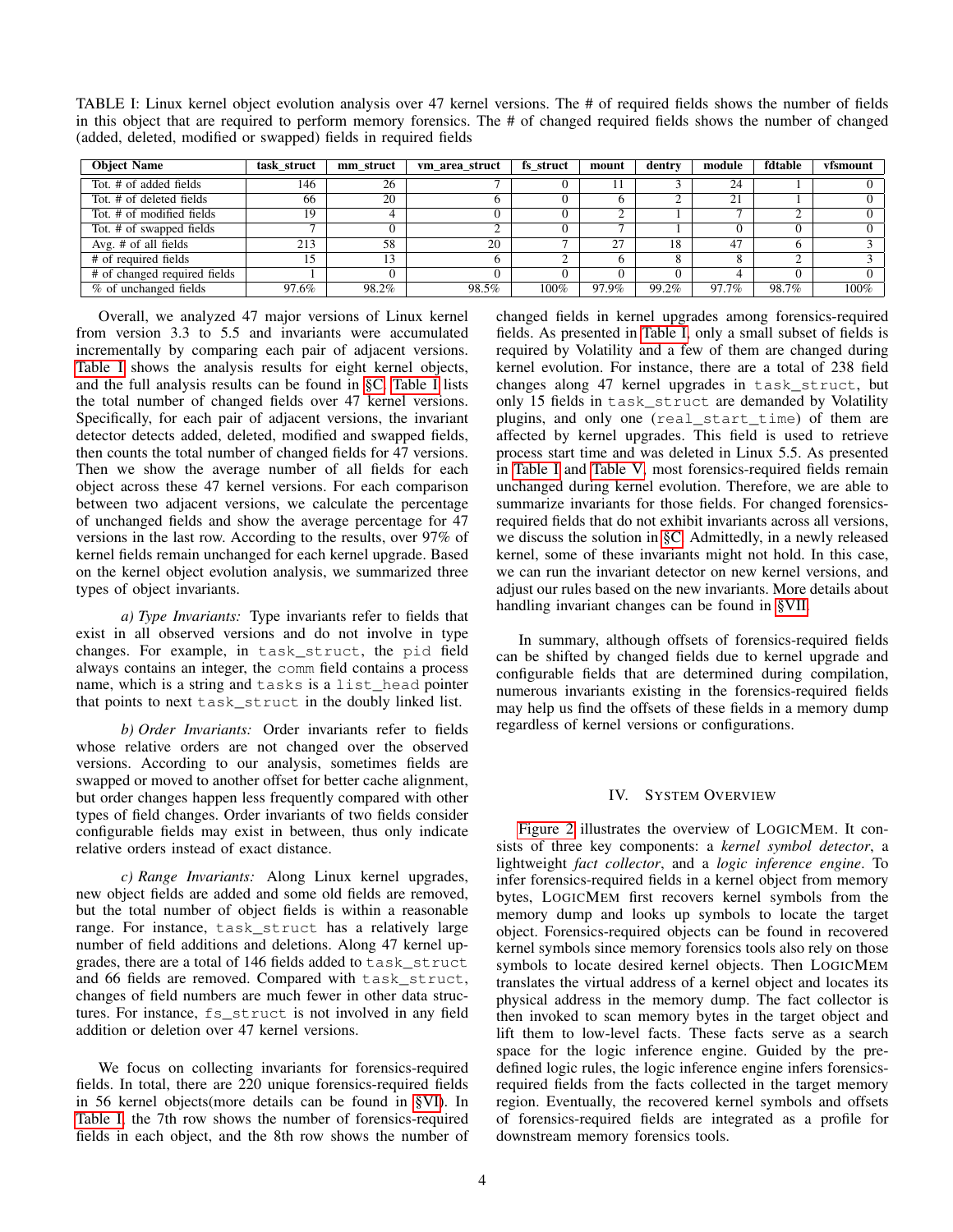<span id="page-4-0"></span>

Fig. 2: The overview of LOGICMEM.

#### <span id="page-4-2"></span>*A. Kernel Symbol Table Recovery*

Kernel symbols map the global functions and objects to their addresses in the kernel memory. Such information is essential for memory forensics to locate desired kernel objects. Normally, the kernel symbols are available from the System.map file in the live system. However, for binaryonly memory forensics, where the live system is not available, recovering the kernel symbol table directly from the memory dump is the only feasible approach. To this end, we develop a signature-based search method to locate and recover kernel symbols from a given memory dump.

*a) Kernel ELF detection:* Kernel symbols reside in the kernel data section. To avoid the overhead of searching in a large memory space and eliminate false candidates outside kernel memory, LOGICMEM locates and extracts the kernel ELF. This is done by searching the unique string "swapper\0", which is the process name in task struct for the very first process in Linux kernel. Then LOGICMEM searches for the ELF header around the unique string and extracts the whole kernel memory.

*b) Kernel Symbol Recovery:* Kallsyms is a mechanism in Linux kernel for resolving all symbols for debugging. Specifically, kallsyms extracts symbols from all sections in the kernel and stores them in relevant data structures. The layout of the related data structures are presented in [Figure 3.](#page-4-1) As defined in </kernel/kallsyms.c>, kallsyms\_addresses is an array that stores virtual addresses of kernel symbols. kallsyms\_num\_syms is an unsigned long number that represents the number of kernel symbols. To reduce memory usage, kernel symbol names are compressed and stored in three relevant data structures, namely, kallsyms\_names, kallsyms\_token- \_index and kallsyms\_token\_table. After kernel version 4.6, a new configuration was introduced to save the memory usage of symbol addresses by storing a relative base address and an array of offsets, which are named kallsyms\_relative\_base and kallsyms\_offsets respectively. We closely inspect values stored in the aforementioned data structures and identify unique patterns for each of them. Details about data structure patterns can be found in [§B](#page-14-2) in Appendix.

## <span id="page-4-3"></span>*B. Virtual-to-Physical Address Translation*

Virtual-to-physical address translation is an indispensable component for memory forensics. When locating a global object using its virtual address from the kernel symbol table, or following a pointer in one object to retrieve information from another object, a virtual-to-physical address translation

<span id="page-4-1"></span>

Fig. 3: Kallsyms data structures layout in memory.

is needed. To perform kernel address translation, the physical address of the kernel page table is required, which is exported as the symbol init\_level4\_pgt (on x86 arch with 4-level page tables) or init\_top\_pgt, and can be recovered using the above step. Normally, we can leverage the fact that kernel memory is contiguously mapped, and obtain the physical address of the kernel page table by subtracting a fixed offset from its virtual address. However, when KASLR [\[4\]](#page-12-2) is enabled, that fixed offset is randomized by an unknown KASLR shift. Volatility [\[13\]](#page-13-0) requires a valid profile to recognize the shift between kernel virtual addresses and physical addresses. More specifically, it retrieves the virtual address of init\_task from the profile, and obtains the offset of comm fields, which is the process name. Then it adds them up to get the virtual address of the process name for init\_task, which is known as "swapper\0". Next, it searches for the string "swapper\0" in the memory to locate its physical address and calculates the shift between its virtual address and physical address. However, a valid profile is not always available in advance to analyze a memory dump.

Inspired by Volatility [\[13\]](#page-13-0) and approaches proposed by Pagani [\[35\]](#page-13-7) and Zhang et al. [\[47\]](#page-14-3), we leverage the kernel symbol table recovered in the previous step to identify the KASLR shift. Specifically, we utilize the fact that some strings are exported as global symbols with the prefix of \_\_kstrtab\_ in \_\_kstrtab section. We choose a string in \_\_kstrtab section, e.g., kallsyms\_on\_each\_symbol, and search it in the memory dump to locate its physical address. Then we calculate the shift by subtracting the physical address from the virtual address obtained in recovered symbols kstrtab\_kallsyms\_on\_each\_symbol). The kernel ELF detection step also avoids the overhead of searching for symbols from the whole memory in this step.

## *C. Fact Collector*

A memory dump is captured from the RAM of a running system, which is a collection of volatile memory bytes. LOG-ICMEM employs the fact collector to lift memory bytes into low-level facts. The fact collector is invoked on demand by LOGICMEM to scan one page of memory bytes, instead of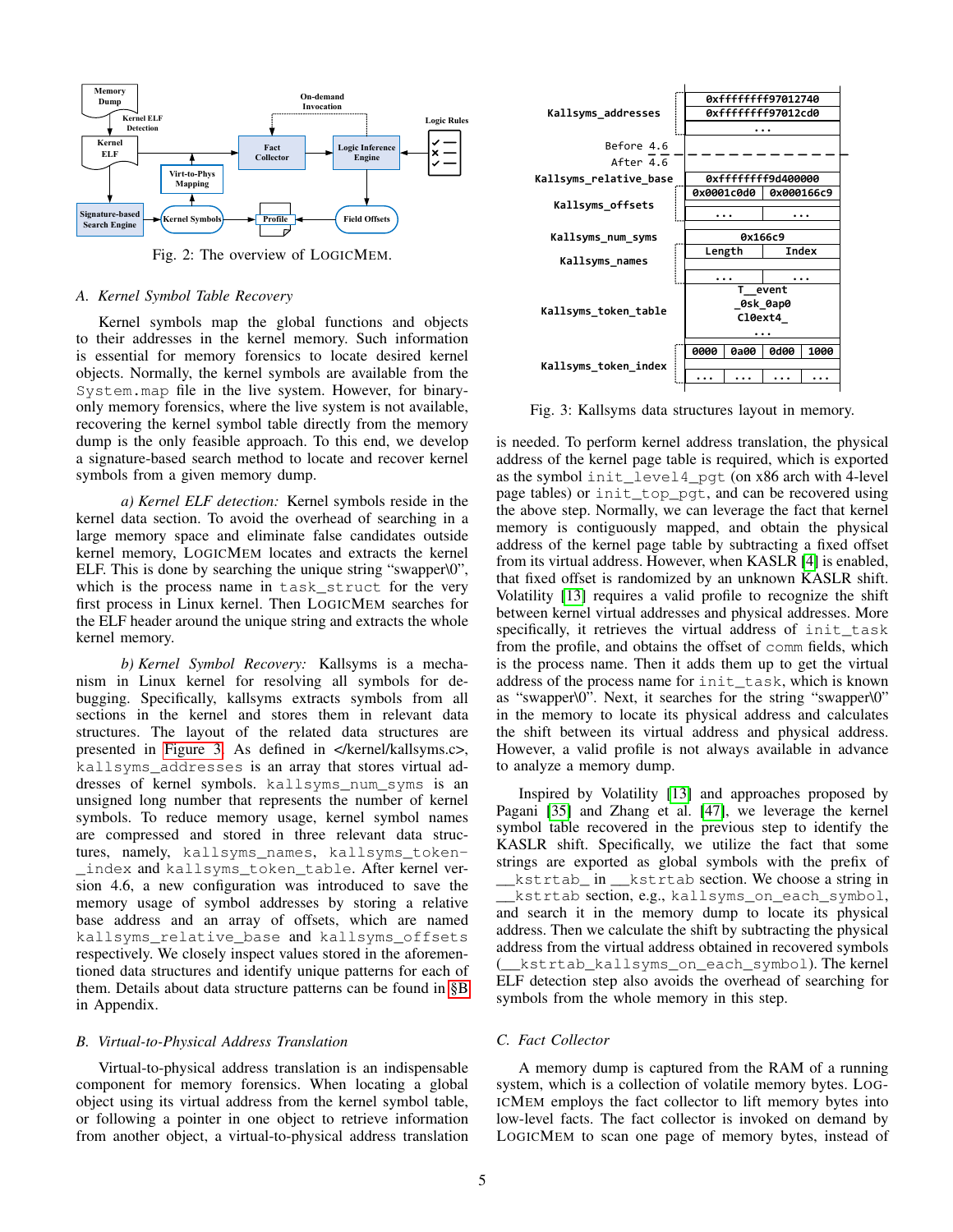the whole memory dump, as we found one page is enough to include bytes in the target object. More specifically, the fact collector scans from the base address of an object, decodes the value at each aligned address, and makes an educated prediction about its type. Compilers always place fields at even-byte alignment unless the data structure is annotated with *\_\_attribute\_\_((packed))*. According to our kernel evolution analysis, this attribute does not affect forensics-required objects, which is also substantiated by our evaluation results [II.](#page-9-0) Therefore, it is safe to collect facts at aligned addresses. Handling unaligned fields is straightforward because we only need to modify the fact collector to also label unaligned values. The fact collector conservatively predicts three kinds of primitive data types: pointers, strings, and numbers (shorts, integers or longs). To facilitate the following discussions, we assume a 64-bit architecture when introducing the heuristics used by the fact collector to predict data types. The heuristics can be easily adapted to support 32-bit architectures.

*a) Pointer:* To collect pointer type fields, the factor collector scans the given memory region at an 8-byte granularity. Then it performs a virtual-to-physical address translation with the obtained 8-byte value. If it can be translated to a valid physical address, then this field is considered a pointer.

*b) Strings:* Strings are stored in char arrays with different sizes. In Linux kernel data structures, strings usually represent names, e.g., process name and module name. Therefore, strings contain printable ASCII symbols and end with a NULL terminator. The fact collector scans the memory bytes following the above heuristics to collect string fields.

*c) Numbers:* If the value is not a pointer, then the fact collector checks whether it is a possible number. Specifically, the fact collector predicts three types of numbers, short, integer, and long, each of them takes 2 bytes, 4 bytes, and 8 bytes respectively on 64-bit architectures.

A value may be predicted to have several types. For instance, a small number may also be a string; a zero can be a NULL pointer, a NULL string and a number. In such cases, the fact collector predicts all possible types for the value.

<span id="page-5-0"></span>

| Raw Bytes |                                        |  |  |  |  |  |  | $\Box$ Facts (offset, type, value)                                 |  |  |  |  |
|-----------|----------------------------------------|--|--|--|--|--|--|--------------------------------------------------------------------|--|--|--|--|
|           |                                        |  |  |  |  |  |  | 40 27 01 97 ff ff ff ff <mark>:(00 Ptr 0xffffffff</mark> 97012740) |  |  |  |  |
|           |                                        |  |  |  |  |  |  | 00 4B 01 97 ff ff ff ff (08 Ptr 0xffffffff97014b00)                |  |  |  |  |
|           | 00 00 00 00 00 00 00 00 <mark>¦</mark> |  |  |  |  |  |  | $(16$ Ptr $0x0)$                                                   |  |  |  |  |
|           |                                        |  |  |  |  |  |  | $(16$ Num $0x0)$ $(20$ Num $0x0)$                                  |  |  |  |  |
|           |                                        |  |  |  |  |  |  | 00 00 00 02 00 00 00 02  (24 Num 0x2)   (28 Num 0x2)               |  |  |  |  |
|           |                                        |  |  |  |  |  |  | 73 77 61 79 79 65 72 00   (32 String swapper)                      |  |  |  |  |
|           |                                        |  |  |  |  |  |  |                                                                    |  |  |  |  |

Fig. 4: A synthetic example of low-level facts. Offset is the distance to the initial address of the object scanned by the fact collector.

Based on the aforementioned heuristics, the fact collector collects low-level facts in the form of (Offset, Value, Type). [Figure 4](#page-5-0) shows a synthetic example of collected lowlevel facts. The offset is the distance to the beginning of the object scanned by the fact collector. Afterwards, collected facts are fed into the logic inference engine as the search space to infer forensics-required fields. Notably, as shown in [Figure 2,](#page-4-0) the fact collector is invoked on demand to scan target objects, instead of whole kernel memory.

# *D. Object Layout Inference*

LOGICMEM infers forensics-required fields by matching a set of logic rules over facts collected from the inferred object. Logic rules are built based on generated invariants in kernel evolution analysis. These invariants describe features (e.g., type) and relations (e.g., order and value) that forensicsrequired fields should hold, thus can be used to guide the logic inference engine to search for desired fields. Note that the generated invariants already consider the fact that configurable fields may or may not present in the memory. For example, in [Figure 1,](#page-1-0) the pushable\_tasks field at line 8 is configurable, thus only relative order of tasks and mm, instead of precise distance between them, is collected as an invariant. As discovered in the kernel evolution analysis, forensics-required fields are not configurable and those fields exhibits invariants across 47 observed kernels. Therefore, following the logic rules based on these invariants, the logic inference can locate the forensics-required fields regardless of kernel configurations and kernel versions. More details about the logic rules and how they can help the inference engine precisely locate the desired fields are discussed in [§V.](#page-5-1)

## V. LOGIC INFERENCE ENGINE

<span id="page-5-1"></span>Essentially, the logic inference engine performs an optimized search over the finite domain determined by collected facts, and find solutions that satisfy the predefined logic rules.

## *A. Constraints for Logic Inference*

We summarize seven types of constraints based on the three types of invariants observed in the kernel evolution analysis  $(SIII).$ 

*a) Type Constraints:* Type constraints apply to fields who have unchanged types along kernel upgrades, and can help the logic inference engine reduce the search space from collected facts for certain fields. For example, the pid field in task\_struct contains an integer. To infer pid field, the logic inference engine only needs to evaluate integers in collected facts. The comm field contains a string representing the process name. Therefore, the type constraint can narrow the search space for comm to only strings facts.

*b) Object Type Constraints:* Object type constraints specify types for inferred pointer fields whose types remain unchanged along kernel upgrades. When inferring a pointer field, the logic inference engine first invokes the fact collector to collect facts from the memory region pointed by the pointer, and determines if the memory region is of the expected object type by checking the logic rules associated with that object type. For example, the mm field in task\_struct contains a pointer to a mm\_struct. When inferring the mm field, the logic inference engine will evaluate each pointer in the collected facts and query whether it points to a valid mm\_struct. Another property for pointers is whether a pointer can refer back to the current object. Pointers of a doubly linked list (e.g., list\_head) or of the same type with the current object can point back to the current object. Otherwise, pointers refer to a different memory region. We also utilize this property as constraints for pointers.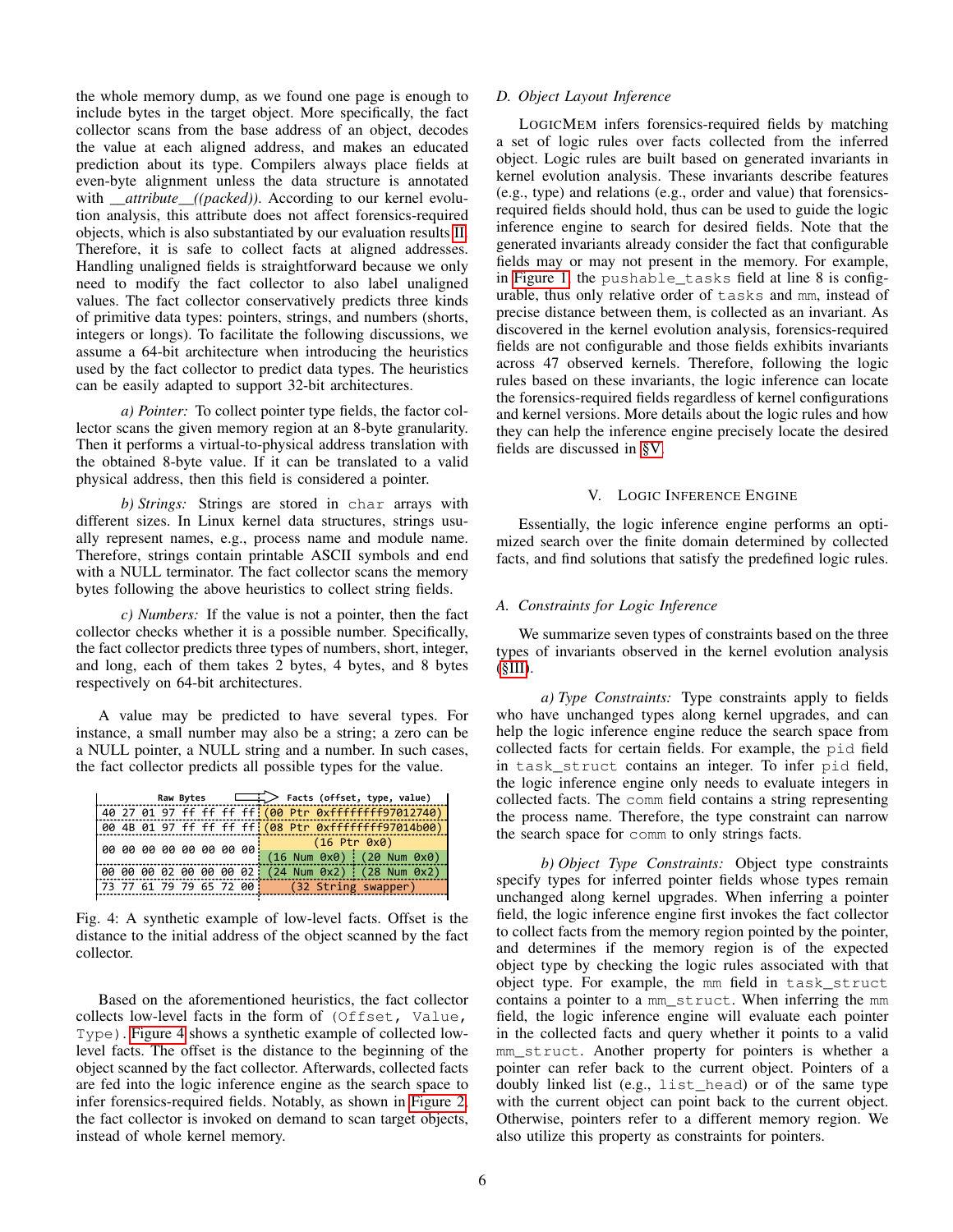*c) Order Constraints:* An order constraint specifies that two fields follow a strict order: one always appears after (or before) another. For example, according to the kernel evolution analysis, the parent field comes after the tasks field in task\_struct. After the logic inference engine pinpoints the tasks field, it only needs to search for parent from pointer facts after tasks. Order constraints consider uncertainty of fields offsets caused by kernel configurations, i.e., constraints do not specify the exact offset of two fields if one or more configurable fields exist in between. As a result, LOGICMEM is able to locate forensics-required fields disregarding kernel configurations. We notice that since Linux 4.3, structure randomization is introduced as a new security feature. When it is enabled, the order of object fields will be randomized during compile time, thereby breaking the order constraints. We discuss about this in details in [§VII.](#page-11-0)

*d) Adjacency Constraints:* An adjacency constraint is a strict type of order constraint that specifies the spatial offset between two fields. According to the kernel evolution analysis, some fields are always adjacent to each other and there are no configurable fields in between. For instance, pid and tgid are two integer fields in task\_struct. mm and active\_mm are two adjacent pointer fields. In such cases, we can specify the offset between fields with adjacency constraints.

*e) Structural Constraints:* Structural constraints apply to structures in which all fields are not changed along kernel upgrades. For those structures, if there is no kernel configuration, we build strict logic rules to describe fixed offsets of its fields. For instance, according to the analysis results, vfsmount remains unchanged among analyzed kernel versions and has no #ifdef directive. Having a set of strict rules for vfsmount can help the logic inference engine quickly locate the offset of vfsmount type fields in fs\_struct.

*f) Range Constraints:* Range constraints narrow the search space of LOGICMEM within a specific boundary for each inferred object. According to our kernel evolution analysis [\(§III\)](#page-2-0), although fields are added or removed along kernel upgrades, the offsets of object fields are bounded in a reasonable range. The object range is estimated during invariant detection, in which we calculate the maximum size of objects assuming all #ifdef directives are enabled and each field takes 8 bytes.

*g) Value Constraints:* Value constraints refer to the value range for a field and the value relations between fields. Since value constraints cannot be observed by the invariant detector from source code, we only consider fields whose value constraints can be derived from field definitions in source code and domain knowledge. For example, in mm\_struct, arg\_start and arg\_end contain the start and end addresses of program arguments. It is reasonable to constraint arg\_start to be less than arg\_end. Some value constraints can be derived from field definitions. For instance, vm\_flags in vm\_area\_struct contains bit flags that specify the behavior of and provide information about memory pages. According to the flag definition in </include/linux/mm.h>, the VM\_MAYREAD flag specifies the VM\_READ flag can be set, and so for the write, execute and share flags. The relations between flags can be utilized as value constraints. According to our evaluation, value constraints are simple and

## Algorithm 1: Logic Rules Construction Algorithm.

<span id="page-6-0"></span>

| $\mathbf{r}$ $\mathbf{r}$ $\mathbf{r}$ $\mathbf{r}$ $\mathbf{r}$ $\mathbf{r}$ $\mathbf{r}$ $\mathbf{r}$ $\mathbf{r}$ $\mathbf{r}$ $\mathbf{r}$ $\mathbf{r}$ $\mathbf{r}$ $\mathbf{r}$ $\mathbf{r}$ $\mathbf{r}$ $\mathbf{r}$ $\mathbf{r}$ $\mathbf{r}$ $\mathbf{r}$ $\mathbf{r}$ $\mathbf{r}$ $\mathbf{r}$ $\mathbf{r}$ $\mathbf{$ |
|------------------------------------------------------------------------------------------------------------------------------------------------------------------------------------------------------------------------------------------------------------------------------------------------------------------------------------|
| Input: Forensics-required fields: fr_fields;                                                                                                                                                                                                                                                                                       |
| Forensics-required objects: $fr\_objects$ ;                                                                                                                                                                                                                                                                                        |
| <b>Output:</b> Logic rules: <i>rules</i>                                                                                                                                                                                                                                                                                           |
| $1 T \leftarrow$ type constraints; OBJ $\leftarrow$ object constraints;                                                                                                                                                                                                                                                            |
| $2\,O \leftarrow$ order constraints; A $\leftarrow$ adjacency constraints;                                                                                                                                                                                                                                                         |
| $3 S \leftarrow$ structural constraints; R $\leftarrow$ range constraint;                                                                                                                                                                                                                                                          |
| <b>Function</b> rule_gen( <i>object</i> ):<br>4                                                                                                                                                                                                                                                                                    |
| <b>foreach</b> $a \in fr\_fields$ <b>do</b><br>5                                                                                                                                                                                                                                                                                   |
| <b>if</b> a is a pointer <b>then</b><br>6                                                                                                                                                                                                                                                                                          |
| rules.add(ispointer(a));<br>7                                                                                                                                                                                                                                                                                                      |
| <b>if</b> pointer_type(a) $\in$ fr_objects <b>then</b><br>8                                                                                                                                                                                                                                                                        |
| $rules.add(rule\_gen(pointer\_type(a));$<br>9                                                                                                                                                                                                                                                                                      |
| end<br>10                                                                                                                                                                                                                                                                                                                          |
| end<br>11                                                                                                                                                                                                                                                                                                                          |
| if $a$ is a number then<br>12                                                                                                                                                                                                                                                                                                      |
| rules.add(isnumber(a));<br>13                                                                                                                                                                                                                                                                                                      |
| end<br>14                                                                                                                                                                                                                                                                                                                          |
| <b>if</b> a is a string <b>then</b><br>15                                                                                                                                                                                                                                                                                          |
| rules.add(isstring(a));<br>16                                                                                                                                                                                                                                                                                                      |
| end<br>17                                                                                                                                                                                                                                                                                                                          |
| end<br>18                                                                                                                                                                                                                                                                                                                          |
| <b>foreach</b> a, $b \in fr$ fields <b>do</b><br>19                                                                                                                                                                                                                                                                                |
| if a, $b \in O$ then<br>20                                                                                                                                                                                                                                                                                                         |
| rules.add( a  <  b );<br>21                                                                                                                                                                                                                                                                                                        |
| if $a, b \in A$ or S then<br>22                                                                                                                                                                                                                                                                                                    |
| $rules.add( b  =  a  +  a, b );$<br>23                                                                                                                                                                                                                                                                                             |
| end<br>24                                                                                                                                                                                                                                                                                                                          |
| rules.add( b ) < R);<br>25                                                                                                                                                                                                                                                                                                         |
| end<br>26                                                                                                                                                                                                                                                                                                                          |
| end<br>27                                                                                                                                                                                                                                                                                                                          |
| return rules<br>28                                                                                                                                                                                                                                                                                                                 |

only for selected fields, but effective in eliminating false candidates.

#### *B. Logic Rules Construction*

The logic rules generation for an inferred object is presented in [algorithm 1.](#page-6-0) For each forensics-required field, we first apply type constraints in logic rules (line 7, 13, and 16). For a pointer field of forensics-required object type, we recursively generate a set of logic rules following the same algorithm (line 9). Then we add order constraints for forensics-required fields (line 21). Particularly, if fields follow adjacency constraints or structural constraints as detected by the invariant detector, we add rules to specify the spatial offsets between them (line 23). Moreover, we apply range constraints to narrow down the search space (line 25).

As an example, Listing [1](#page-7-0) presents the Prolog logic rules for partial fields in task\_struct. In Prolog, variables start with capital letters and logic rules are defined to constrain variables. The Base\_addr at line 1 is the initial address of a task\_struct. A description of logic rules can be found in [Table VI](#page-16-0) in the Appendix.

*a) Rules based on type constraints:* As shown in [al](#page-6-0)[gorithm 1,](#page-6-0) we first apply type constraints using logic rules. At line 3 in [Listing 1,](#page-7-0) Ptr\_fields declares a list of variables that represent offsets and values of inferred pointer fields. Str\_fields (line 4) and Num\_fields (lines 5) are used to constrain string fields and number fields respectively. Collected facts are stored in Ptr\_facts, Str\_facts, and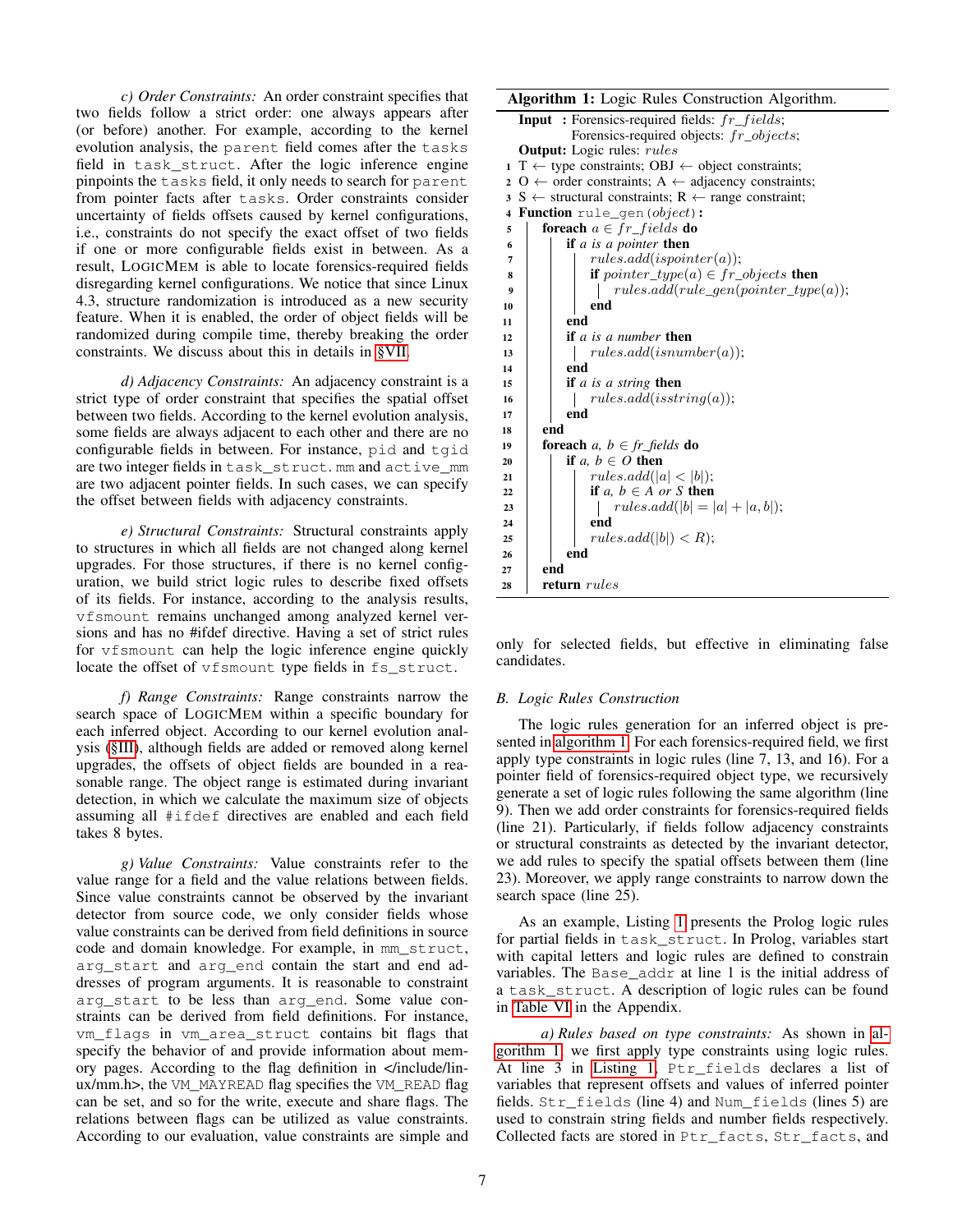Num\_facts. tuples\_in (lines 6–8) is a built-in function that constrains those variables to be in certain types of facts. Therefore, the logic inference engine only searches candidates for a field within its respective type facts. Then we apply object type constraints for pointer fields. If the target object of a pointer field is also forensics-required, we build logic rules for forensics-required fields in it following the same rule generation [algorithm 1.](#page-6-0) Then these logic rules are used by a child inference process to infer forensics-required fields. In Listing [1,](#page-7-0) mm\_struct (line 16) is a logic rule that queries whether the address in MM\_addr points to a mm\_struct. It creates a new process (line 20) that first collects facts from the target address, then infers forensics-required fields using logic rules defined in query\_mm\_struct (line 22). The parent query receives results from the child query and continues the logic inference process.

*b) Rules based on order constraints:* Next, we build logic rules to apply order constraints. As shown in Listing [1,](#page-7-0) we use the Prolog built-in function *chain()* (lines 10) to constrain the order of object fields. The "<" symbol specifies that offsets of these field should be in increasing order. Notably, we only constraint the relative order instead of exact offsets between fields because there may be configurable fields in between, which push forensics-required fields into different offsets when compiled with different configurations. When fields are detected to be adjacent by the invariant detector (i.e., no configurable field in between), we build rules to apply adjacency constraints or structural constraints, which describe the precise offsets between these fields. At line 12, we show an example of adjacency constraints.

*c) Rules based on range constraints:* Range constraints are estimated by the invariant detector assuming all fields are present and each field takes 8 bytes. The range constraint does not have to be precise since we only need it to narrow down the search space. Line 14 in [Listing 1](#page-7-0) shows an example of a range rule. In the logic rules, we do not have to build range rules for every field because they are already constrained by order rules.

*d) Rules based on value constraints:* Value constraints are derived based on source code and human knowledge. We only build simple and intuitive value constraints for selected fields, thus it's not presented in [algorithm 1.](#page-6-0) Listing [1](#page-7-0) shows some value constraint rules for mm\_struct at line 22. For example, mmap\_base denotes the starting point for memory mappings in the virtual address space. Its value is architecturespecific and is greater than  $0 \times 7f00000000000$  in Intel x86.64 architecture (line 30). arg start and argend point to the start and end addresses of arguments. Therefore arg\_start is less than arg\_end (line 31).

Listing [1](#page-7-0) also presents a logic query at line 33 implementing structural constraints. According to the kernel evolution analysis, the vfsmount remains the same over observed kernel versions. Therefore, we use logic rules (line 41–43) to constraint its fields to fixed offsets.

# *C. Logic Inference*

*a) Direct Predicates:* Direct predicates utilize logic rules that directly derive conclusions from facts collected for the inferred object. In Listing [1,](#page-7-0) MM\_struct and Tasks

```
1 query_task_struct(Base_addr) :-
2 | \frac{1}{2} | \frac{1}{2} Type constraint
3 Ptr_fields([[MM_offset, MM_val], [Parent_offset,
          \leftrightarrow Parent_val]]),
4 Str_fields([[Comm_offset, Comm_val]]),<br>5 Num fields([[Pid offset, Pid val], [To
          Num_fields([[Pid_offset, Pid_val], [Tgid_offset,
          ightharpoonup Tgid vall]),
6 tuples_in(Ptr_fields, Ptr_facts),
7 tuples_in(Str_fields, Str_facts),
8 tuples_in(Num_fields, Num_facts),
9 80rder constraint
10 chain([MM_offset, Pid_offset, Parent_offset,
          ,→ Comm_offset], <),
11 %Adjacency constraint
12 Tgid_offset = Pid_offset + 4,
13 Range constraint
14 | range_constraint(Comm_offset, Base addr,
          ,→ Obj_size),
15 | &Recursive rules
16 mm_struct(MM_val),
17 task struct (Parent val).
18
19 mm_struct(Base_addr) :-
20 process_create(query_mm_struct, Base_addr).
21
22 query_mm_struct(Base_addr) :-
23 | &Type constraint
24 Ptr_fields([[Mmap_offset, Mmap_val]]),
25 Num_fields([[Mmap_base_offset, Mmap_base_val],
26 [Arg_start_offset, Arg_start_val],
27 [Arg_end_offset, Arg_end_val]]),
28 ...
29 %Value constraint
30 Mmap_base_val > 0x7f0000000000,
31 Arg_start_val < Arg_end_val,
32
33 query_vfsmount(Base_addr) :-<br>34 \frac{2}{3} \frac{2}{3} \frac{2}{3} \frac{2}{3} \frac{2}{3} \frac{2}{3} \frac{2}{3} \frac{2}{3} \frac{2}{3} \frac{2}{3} \frac{2}{3} \frac{2}{3} \frac{2}{3} \frac{2}{3} \frac{2}{3} \frac{2}{3} \frac{2}{3} \frac{2}{3} \frac{2}{3$Type constant35 Ptr_fields([[Mnt_root_offset, Mnt_root_val],
36 [Mnt_sb_offset, Mnt_sb_val]]),<br>37 Num_fields([[Mnt_flags_offset, Mnt_flags_va
          Num_fields([[Mnt_flags_offset, Mnt_flags_val]]),
38 tuples_in(Ptr_fields, Ptr_facts),
39 tuples_in(Num_fields, Num_facts),
40 %Structural constraints
41 Mnt\_root\_offset = 0,<br>42 Mnt\_sb\_offset = Mn42 Mnt_sb_offset = Mnt_root_offset + 8,
43 Mnt_flags_offset= Mnt_sb_offset + 8.
```
Listing 1: Part of Prolog logic rules for task\_struct, mm\_struct, and vfsmount.

are constrained to be pointers (line 4–5 and line 13). Thus the logic inference engine will only consider pointers from collected facts as candidates. The order invariant rule specifies inferred fields in increasing order. The range invariant rule restricts the offset of comm field within a estimated size of task\_struct. These logic rules can derive conclusions from collected facts and reduce the search space along the inference.

*b) Recursive Predicates:* Recursive predicates are used when direct predicates cannot draw a conclusion from current facts. For instance, reasoning about the type of a pointer over current facts cannot produce any conclusion. Therefore, recursive predicates invoke a sub-process that performs a new logic inference. The fact collector is invoked on demand by the new logic inference process to scan target address and collect facts. Then it performs logic inference following rules defined for the requested object. For instance, as presented in Listing [1,](#page-7-0) the recursive predicate mm\_struct() (line 19) invokes a new process which uses rules defined in query\_mm\_struct (line 22) to infer the mm\_struct layout from the target memory region pointed by MM\_addr. Eventually, it returns the inference results back, then the logic inference engine precedes.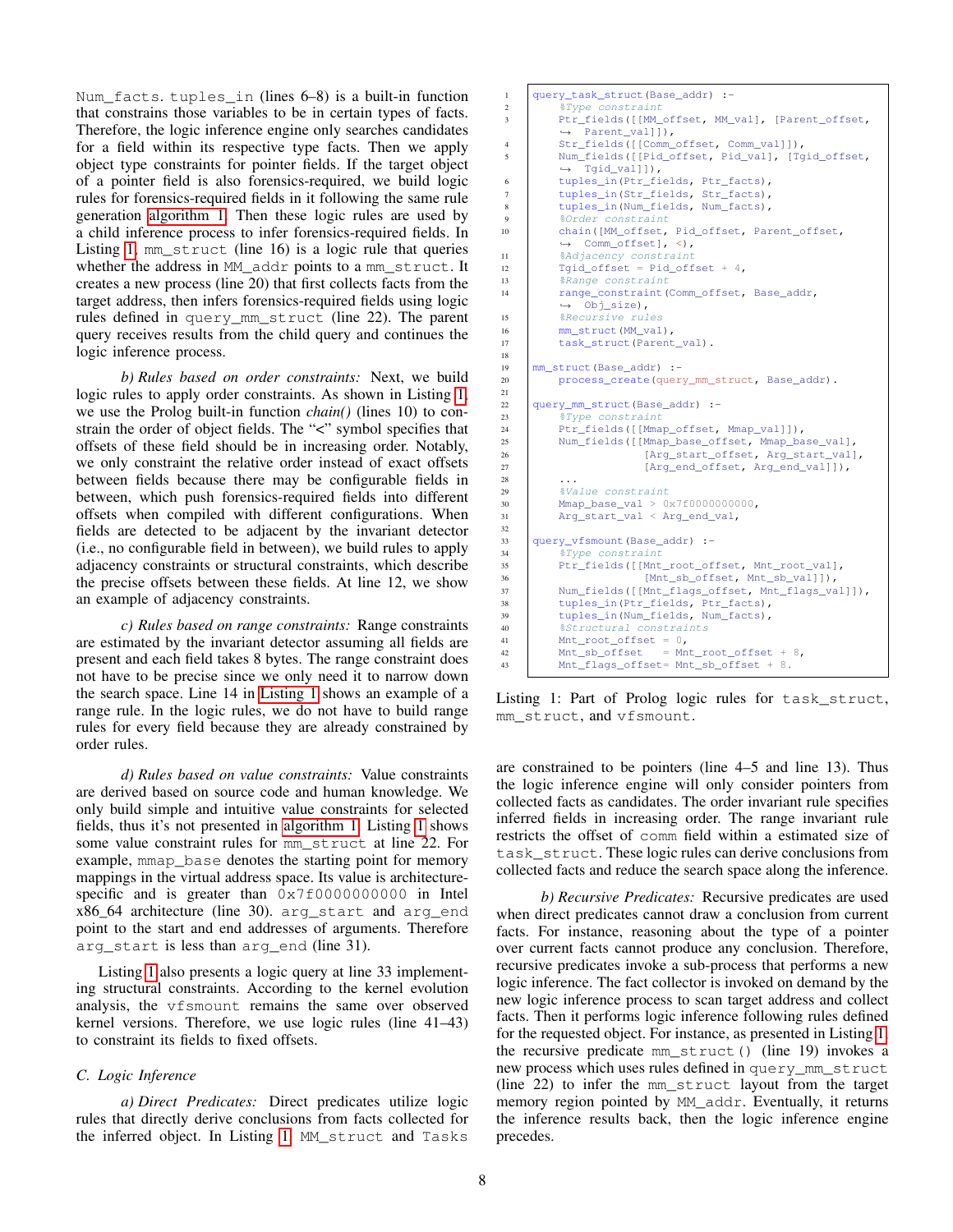To avoid endless recursive loops when applying recursive predicates on doubly linked list pointers and pointers pointing to the same type of objects, we restrict the recursive level to one in such cases. For instance, when inferring the parent field in a task\_struct, the logic inference engine will not apply recursive predicates in the child inference process. Therefore, the runtime of the logic inference engine is bounded by the recursive level. In the evaluation [§VI-F,](#page-9-1) we found that setting the recursive level to one is enough to infer these pointer fields.

## VI. EVALUATION

## <span id="page-8-0"></span>*A. Implementation*

We have implemented a prototype of LOGICMEM in Python and SWI-Prolog [\[44\]](#page-14-4). Overall, LOGICMEM has around 2 KLOC in Python and 2 KLOC in Prolog.

#### *B. Experiment Setup*

*a) Scope:* It is worth noting that only a small subset of kernel objects are required to perform memory forensics analysis. Therefore, LOGICMEM focuses on objects and fields required by a popular memory forensics tool, Volatility [\[13\]](#page-13-0), and extracts forensics-required objects and fields accessed by Volatility plugins (2.6.1). To collect forensics-required information, we run all instrumented Volatility Linux plugins and print unique fields and objects that are accessed by each plugin. There are 39 Volatility plugins in total and two of them are removed for consideration. linux\_route\_cache requires Linux routing cache which was deleted after kernel 3.6, and linux\_bash requires information gathered by gdb from a live system. Therefore, we run the rest 37 Volatility plugins to monitor accessed fields in kernel objects. As a result, we identified 220 unique fields in 56 kernel objects. In the experiments, we evaluate the ability of LOGICMEM to infer offsets of these forensics-required fields and make Volatility plugins functional in a binary-only situation.

*b) Dataset:* We first collected 16 memory dumps captured from several mainstream Linux distributions, including CentOS, Debian, and Ubuntu. We also included kernel versions that are unseen by the invariant detector to evaluate the robustness of logic rules on "future" kernel versions. To acquire memory dumps with diverse kernel configurations, we built Linux kernels with randomly determined #ifdef directives. More specifically, we utilized the randconfig feature in Linux Kbuild to generate random kernel configurations. The randconfig randomly chooses to disable or enable #ifdef directives in a way that is subject to dependency checks. Note that it is impossible to randomize all directives because the resulting kernel is unlikely to be bootable. Therefore, we used randconfig to randomly determine up to 100 directives in 56 forensics-required kernel objects, and left the rest directives as default values. Note that kallsyms is enabled in the default Kbuild configuration. We repeated this process until we obtained 10 bootable kernels for one version. Overall, we obtained 30 memory dumps running Linux 4.15, 4,17, and 4.19 with unbiased kernel configurations for forensicerequried fields. To collect memory dumps, we boot up the system using the x86\_64 system emulator, QEMU [\[15\]](#page-13-15) with 8GB RAM, and dump the RAM content using QEMU built-in functionality. Before the RAM content is dumped, we simulate user actions by randomly starting user programs (e.g., FireFox, PDF Viewer, etc.) until the memory usage is over 50%.

*c) Ground Truth:* We use Volatility to generate profiles as ground truth for collected memory dumps. Volatility generates a profile by collecting kernel symbols from System.map file in the live system and extracting debugging symbols from a test kernel module. Therefore, it requires that the System.map file is generated when the kernel in target system is built, and compiler toolchain (e.g., dwarfdump) and kernel headers are installed. Then we follow the instructions provided by Volatility to generate profiles for these systems as ground truth.

*d) Evaluation Metrics:* We use *precision* and *recall* to quantify the correctness of profiles generated by LOGICMEM. The precision is calculated as  $P = \frac{TP}{TP + FP}$ , where  $TP$  is the number of fields that are correctly extracted,  $FP$  is the number of incorrectly extracted results. The recall is calculated as  $R = \frac{TP}{TP + FN}$ , where FN is the number of fields whose correct offsets are not extracted by LOGICMEM. To measure the efficiency, we reported the runtime of each component in LOGICMEM, including kernel ELF extraction, kernel symbol recovery, KASLR calculation, and logic inference.

#### *C. Recovering Kernel Symbols*

As mentioned in [§IV-A,](#page-4-2) kernel symbols are stored in kernel data section when kallsyms is enabled. This configuration is enabled by default for the mainstream Linux distributions and the kernels with random configurations, and LOGICMEM is able to recover kernel symbols for memory dumps in the evaluation dataset.

#### *D. Precision and Recall*

In this section, we evaluate the performance of LOG-ICMEM's logic inference engine and show precision and recall of the inference results. We run LOGICMEM on a given memory dump to infer the offsets of 220 forensics-required (i.e., required by Volatility) fields in 56 kernel objects. Then we compare the results with ground truth to calculate the precision and recall.

*a) Efficacy against various kernel versions:* As presented in [Table II,](#page-9-0) LOGICMEM produces no false positives and false negatives for kernels with vendor-customized configurations. The results show that invariants hold across kernel versions and logic rules based on these invariants are precise and sound to locate forensics-requried fields. Note that LOGICMEM has 100% precision and recall for Linux 5.9 and Linux 5.10, which are unseen by the invariant detector. This result suggests that invariants summarized from kernel evolution analysis are robust and not likely to change in new releases.

As presented in [Table II,](#page-9-0) kernels built by official distributions are compiled using different versions of gcc. Nevertheless, LOGICMEM is robust enough to correctly infer forensicsrequired fields and compilers do not affect our approach.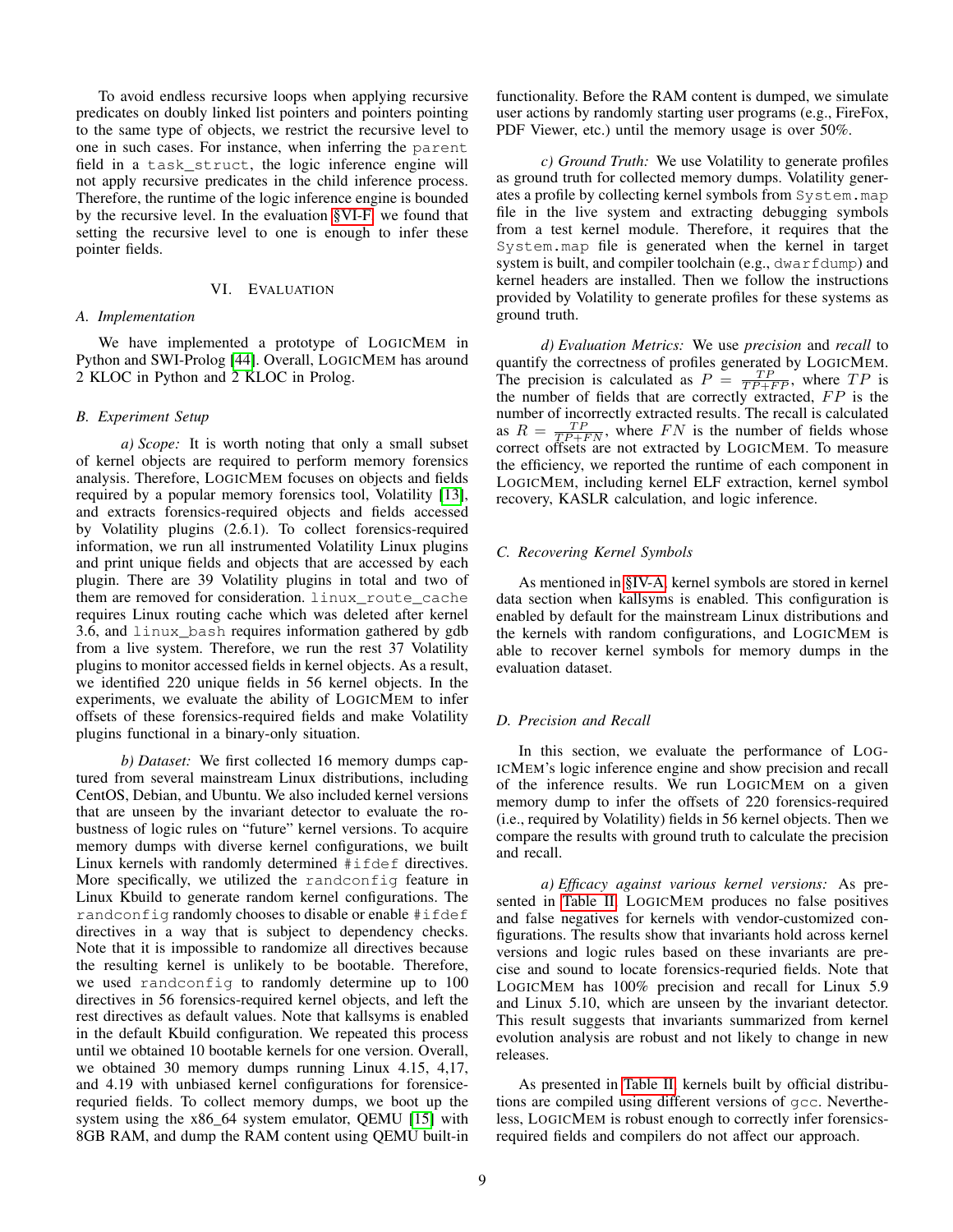*b) Efficacy against various kernel configurations:* [Ta](#page-9-2)[ble III](#page-9-2) show the performance of LOGICMEM on memory dumps with random configurations. Compared with vendorcustomized kernels, kernels with random configurations have diverse object layouts. According to the results, LOGICMEM can still infer forensics-required fields with 100% precision and 95% recall. We further investigated the results and found that the false negatives are caused by the overly strict range constraints for neigh\_table and mount structures. Our range estimation is overly simplified by assuming each field to be 8 bytes long, ignoring the fact that some fields are embedded structures. Then we fixed the range estimation in the invariant detector by expanding embedded structures according to their definitions in source code. According to the experiment, logic rules with adjusted range constraints can achieve 100% recall for all kernels with random configurations without affecting the precision. Overall, the results show that logic inference with rules based on object invariants is wellsuited to locate forensics-required fields for Linux kernels with diverse configurations.

## *E. Baseline Comparison*

We would like to perform a head-to-head comparison with three aforementioned related works, RAMPARSER [\[16\]](#page-13-5), ORIGEN [\[22\]](#page-13-6), and the approach proposed by Pagani et al. [\[35\]](#page-13-7). However, none of them are publicly available. Therefore, we cited statistics reported in their papers, and compared them with LOGICMEM.

In RAMPARSER [\[16\]](#page-13-5), no precision and recall about offsets identified from ORIs was reported. Moreover, it only works on Linux 2.6.27. In order to work beyond Linux 2.6, new logic must be added to accommodate substantial changes in kernels. ORIGEN [\[22\]](#page-13-6) shows a case study of identifying ORIs in Linux 3.13. According to their results, ORIGEN can achieve a precision of 78% when identifying offsets of seven fields in task\_struct, while LOGICMEM is able to achieve a precision of 100%. Pagani et al. evaluated their approach on Debian/Linux 4.19, Openwrt/Linux 4.4, Goldfish/Linux 3.18, and Ubuntu/Linux 2.6, and compared the extracted field offsets with ground truth generated by Volatility. As presented in the paper, they can achieve precisions ranging from 74% to 89%. Compared to the above related works, LOGICMEM can generate a profile directly from a memory dump with 100% precision and 95% recall on average (before manual adjustment of rules).

In addition, we compared LOGICMEM's kernel symbol recovery with another approach developed by Pagani [\[3\]](#page-12-3) that extracts kallsyms symbols. Both approaches can correctly recover kernel symbols from memory snapshot.

## <span id="page-9-1"></span>*F. Runtime Performance*

*a) End-to-end performance:* In this section, we evaluated the runtime performance of LOGICMEM. To average the impact of KASLR, we booted up target systems three times and collected three memory dumps for each trail. Then we calculated the average runtime. [Figure 5](#page-10-0) presents the runtime of four components in LOGICMEM. LOGICMEM first performs sequential search to locate and extract the kernel ELF. The runtime of this step depends on the memory size and KASLR

<span id="page-9-0"></span>TABLE II: The precision and recall of profiles generated by LOGICMEM. \* indicates this kernel version is not observed in kernel evolution analysis.

| OS.                   | Compiler Ver.                               | <b>Release Date</b> | Precision | Recall |
|-----------------------|---------------------------------------------|---------------------|-----------|--------|
| $CentOS/Linux-3.10$   | $\text{gcc}-4.8.5$                          | 07/30/2013          | 100%      | 100%   |
| CentOS/Linux-4.18     | $\text{gcc-8.3.1}$                          | 08/12/2018          | 100%      | 100%   |
| Debian/Linux-4.19     | $_{\rm gcc-8.3.0}$                          | 10/22/2018          | 100%      | 100%   |
| Debian/Linux-5.9*     | $_{\rm gcc-8.3.0}$                          | 10/22/2018          | 100%      | 100%   |
| Debian/Linux-5.10 $*$ | $\text{gcc-}8.3.0$                          | 10/22/2018          | 100%      | 100%   |
| Ubuntu/Linux-4.11     | $\text{gcc}-6.3.0$                          | 04/30/2017          | 100%      | 100%   |
| Ubuntu/Linux-4.12     | $\frac{\text{gcc}-6.3.0}{\text{gcc}-6.3.0}$ | 07/02/2017          | 100%      | 100%   |
| Ubuntu/Linux-4.13     | $\text{gcc-7.2.0}$                          | 09/03/2017          | 100%      | 100%   |
| Ubuntu/Linux-4.14     | $\text{gcc-7.2.0}$                          | 12/02/2017          | 100%      | 100%   |
| Ubuntu/Linux-4.15     | $\text{gcc-7.2.0}$                          | 01/28/2018          | 100%      | 100%   |
| Ubuntu/Linux-4.16     | $\text{gcc-7.2.0}$                          | 04/01/2018          | 100%      | 100%   |
| Ubuntu/Linux-4.18     | $\text{gcc-}8.2.0$                          | 08/12/2018          | 100%      | 100%   |
| Ubuntu/Linux-4.19     | $\text{gcc-}8.2.0$                          | 11/22/2018          | 100%      | 100%   |
| Ubuntu/Linux-4.20     | $\text{gcc-}8.2.0$                          | 12/23/2018          | 100%      | 100%   |
| Ubuntu/Linux-5.3      | $\text{gcc-}9.2.1$                          | 09/15/2019          | 100%      | 100%   |
| Ubuntu/Linux-5.4      | $\text{gcc-}9.2.1$                          | 12/24/2019          | 100%      | 100%   |

<span id="page-9-2"></span>TABLE III: The precision and recall LOGICMEM on memory dumps with randomized kernel configurations. The first column represents configurations with different randomized #ifdef directives.

|         | <b>Linux 4.15</b> |          | <b>Linux 4.17</b> |        | <b>Linux 4.19</b> |        |  |
|---------|-------------------|----------|-------------------|--------|-------------------|--------|--|
| Config  | <b>Precision</b>  | Recall   | <b>Precision</b>  | Recall | <b>Precision</b>  | Recall |  |
| Rand 1  | 100%              | 100%     | 100%              | 93.6%  | 100%              | 100%   |  |
| Rand 2  | 100%              | 97.3%    | $100\%$           | 97.3%  | 100%              | 93.6%  |  |
| Rand 3  | 100%              | 100%     | $100\%$           | 100%   | 100%              | 97.3%  |  |
| Rand 4  | 100%              | $96.4\%$ | $100\%$           | 96.4%  | 100%              | 93.6%  |  |
| Rand 5  | 100%              | 93.6%    | 100%              | 93.6%  | 100%              | 93.6%  |  |
| Rand 6  | 100%              | 93.6%    | $100\%$           | 93.6%  | 100%              | 96.4%  |  |
| Rand 7  | 100%              | $96.4\%$ | $100\%$           | 93.6%  | 100%              | 93.6%  |  |
| Rand 8  | 100%              | 93.6%    | 100%              | 93.6%  | 100%              | 93.6%  |  |
| Rand 9  | 100%              | 93.6%    | $100\%$           | 93.6%  | 100%              | 93.6%  |  |
| Rand 10 | 100%              | 93.6%    | 100%              | 93.6%  | 100%              | 93.6%  |  |

shift. For these 8GB memory dumps (KASLR enabled) in our dataset, it takes 36 seconds on average to finish the kernel ELF extraction step. Then LOGICMEM recovers kernel symbols and computes the KASLR shift from the detected kernel ELF. As presented in [Figure 5,](#page-10-0) the average runtime to finish these two steps is 17 seconds and 0.39 second respectively. Afterward, LOGICMEM performs logic inference to reconstruct layouts of 56 selected kernel objects, which takes 51 seconds on average. Overall, the end-to-end runtime of LOGICMEM ranges from 89.2 to 119.36 seconds.

*b) Runtime on memory dumps of different sizes:* As illustrated in [Figure 5,](#page-10-0) it takes similar amount of time to finish the kernel symbol recovery, KASLR computation and logic inference. The main difference lies in the runtime of kernel ELF extraction, which is determined by KASLR that shifts the kernel memory to a random location in the memory space. To further investigate the impact of KASLR and memory size, we collected a set of memory dumps of difference RAM sizes. More specifically, we ran four Linux systems, Ubuntu-16.04/Linux-4.18, Ubuntu-16.04/Linux-4.19, Ubuntu-16.04/Linux-4.20 and Ubuntu-20.04/Linux-5.3, with five RAM sizes ranging from 512MB to 8GB. To average the impact of KASLR, we boot the target systems three times to collect three memory dumps with different KASLR randomization, and calculate the average runtime. [Figure 6](#page-10-1) shows the breakdowns of runtime in this experiment. From four sub-figures, we can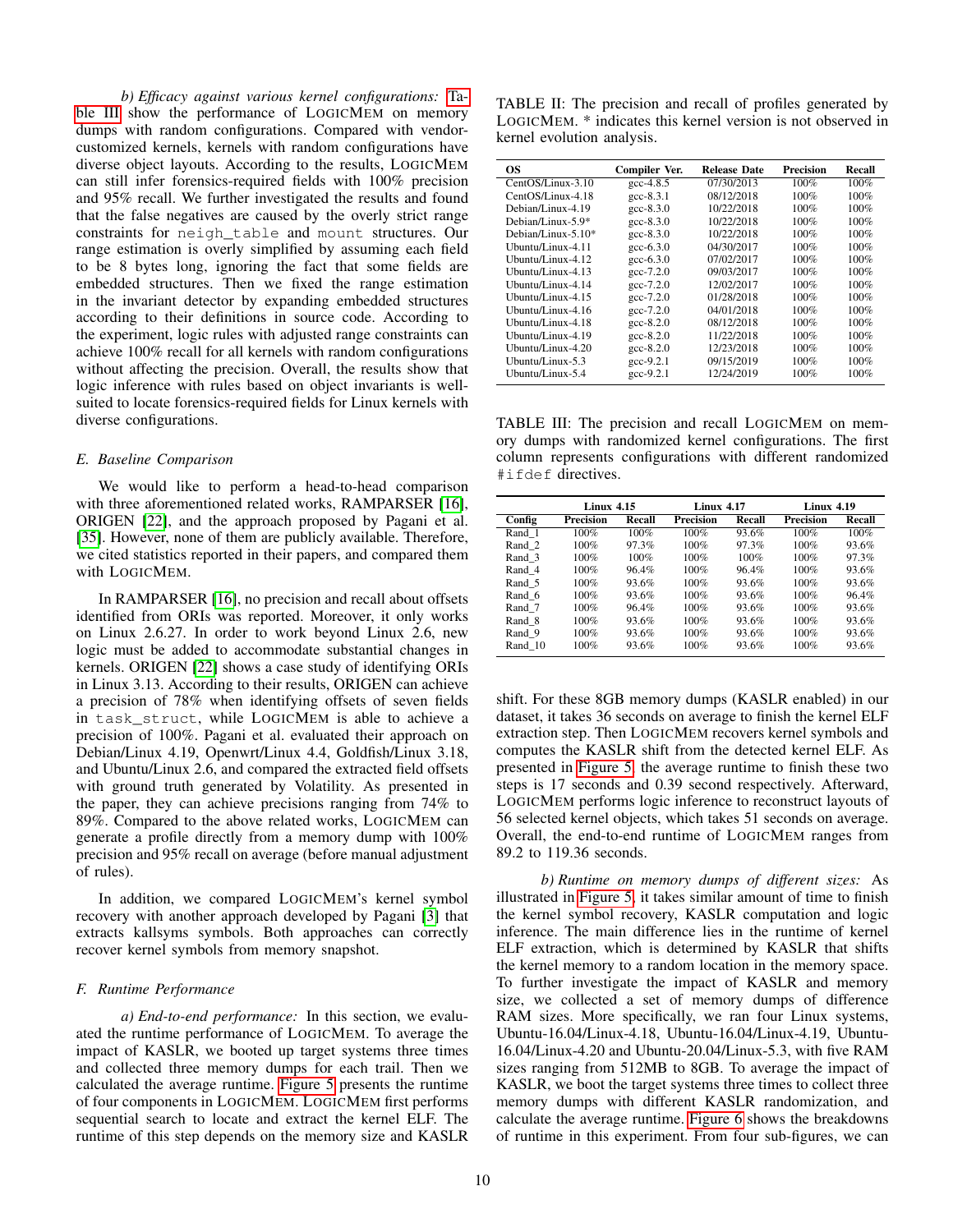<span id="page-10-2"></span>TABLE IV: Runtime of LOGICMEM with different recursive levels.

| Config  | $Linux\ 4.18$ | Linux 4.19 | $Linux\ 4.20$ | Linux $5.3$ |
|---------|---------------|------------|---------------|-------------|
| Recur 1 | 48.9s         | 47.9s      | 48.1s         | 49.3s       |
| Recur 2 | 142.9s        | 147.8s     | 159.2s        | 152.3s      |
| Recur 3 | 3178.4s       | 3105.3s    | 3197.8s       | 3201.9s     |
| Recur 4 | >10h          | >10h       | >10h          | >10h        |
| Recur 5 | >24h          | >24h       | >24h          | >24h        |

<span id="page-10-0"></span>

Fig. 5: Runtime performance of LOGICMEM

see that the runtime for kernel symbol recovery, KASLR computation and logic inference is similar for different memory sizes. This is because these three steps are performed on the extracted kernel memory, which is of similar size. As shown in [Figure 6,](#page-10-1) the runtime for kernel ELF extraction varies for memory dumps with different sizes, and it is linearly-related with the size of memory. This is because the KASLR shifts the kernel memory into random locations in the memory. Since LOGICMEM searches sequentially to locate the kernel ELF region, it is expected to spend more time for larger memory dumps. For the Linux 4.19 and Linux 4.20 memory dumps, we can see that the runtime to extract kernel memory for 8GB memory dump is non-linear with others. The reason is KASLR shifts the kernel to lower memory region, thus it takes less time when searching sequentially. In conclusion, only the runtime of kernel extraction is affected by the size of the memory dump. Therefore, the impact of memory dump size on the performance of LOGICMEM is insignificant.

*c) Performance of different recursive levels:* The evaluations above show that LOGICMEM can already achieve high precision and recall with one level recursive query. To evaluate LOGICMEM with different recursive levels, we set the recursive predicates on the double linked list pointer (tasks field in task\_struct) to different levels. The tasks field points to the next task\_struct, by doing so, LOGICMEM recursively evaluates task\_struct in the process list. We confirmed that the accuracy of logic inference remains the same with different recursive levels, but, according to the results [Table IV,](#page-10-2) the execution time increases greatly. The reason is that Prolog recursively reasons every valid pointer to see if it satisfies logic rules defined for task\_struct.

<span id="page-10-1"></span>

Fig. 6: Runtime of LOGICMEM on memory dumps of different sizes.

Along the recursive reasoning, a large amount of facts are collected and the query process of Prolog can be quite slow with recursive queries on large search spaces. Since the same type objects have exactly the same layout in memory and our logic rules describe what the layout should be, logic rules that hold for one object will also hold for other objects with the same layout. Therefore, it is safe to choose one level recursive query for efficiency purposes.

## *G. Case Study*

In this section, we evaluated LOGICMEM in real-world scenarios where it is difficult (if not impossible) to apply existing memory forensics tools such as Volatility. First, we evaluated LOGICMEM on memory snapshots acquired from Armv8 64-bit Android system with Cortex-A53 CPUs. Second, we tested LOGICMEM on two memory dumps acquired from OSes designed for embedded devices (x86\_64 and Arm64 architectures). Finally, we ran LOGICMEM on a memory dump collected from a system infected by a kernel rootkit.

In the experiments, Volatility failed to generate profiles for these memory dumps because kallsyms is not enabled and installation of required toolchains in target systems is not allowed. As discussed in [§VII,](#page-11-0) when kallsyms is disabled, forensics-required kernel symbols are not stored in kernel memory, thereby making it impossible to recover them from memory. Nevertheless, this problem can be solved by locating required kernel objects using their field patterns. To demonstrate this idea, we develop field patterns for task\_struct and module objects based on the fact that these objects contain unique strings (e.g., process and module names) and pointers that connect them with same type objects in doubly linked lists. LOGICMEM can locate their addresses in the memory dump and perform logic inference on these two objects as well as 14 objects connected to them. These 16 kernel objects are accessed by eight Volatility plugins in [Table VII](#page-16-1) that output information about processes, memory mappings, and loaded kernel modules. Screenshots of sample plugin results can be found in [§A.](#page-14-5)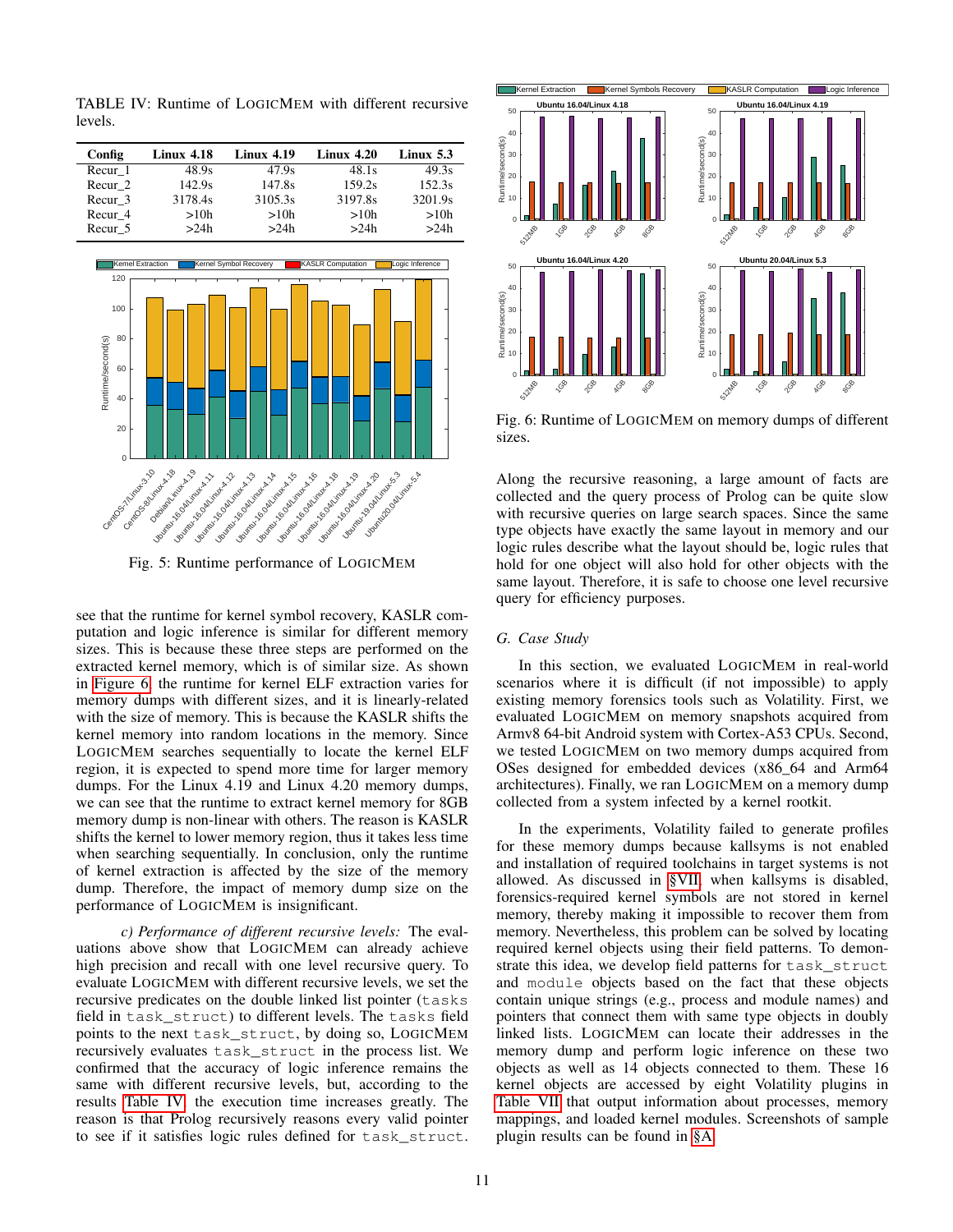*a) Memory forensics for Android systems:* In this experiment, we selected all recent long-term support (LTS) or stable kernel releases from Android kernel tree [\[1\]](#page-12-4) and crosscompiled six ARMv8 64-bit Android kernels (android-4.4 release and android-4.9-release, android-4.14-stable, android-4.19-stable, android11-5.4-lts, and android12-5.10-lts) from source code with configurations shipped with kernel releases. We then booted each Android kernel using the whole-system emulator QEMU (qemu-system-aarch64) with Cortex-A53 virtual CPUs and dumped the RAM content using QEMU. Volatility failed to generate a profile because the installation of required toolchains was not allowed. In contrast, LOGICMEM can find addresses of two global objects, task\_struct and module, and the physical address of the kernel page table. Moreover, LOGICMEM was able to infer forensicsrequired fields in task\_struct and module as well as 14 kernel objects connected to them. Then we used offsets of inferred forensics-required fields in 16 objects to run eight Volatility plugins. To verify the correctness of plugin outputs, we compared plugin outputs with information obtained from the live system. More specifically, the first four plugins in [Table VII](#page-16-1) dump information about running processes. We ran "ps aux" command in the live system to obtain process information and verified that the process names, PIDs, etc, were consistent. linux\_memmap, linux\_proc\_maps, and linux\_dump\_map plugins print process memory information. We compared and verified the page size, addresses of memory pages, etc, with /proc/vmallocinfo file in the live system. The linux\_lsmod plugin outputs a list of loaded kernel modules and we verified that the module names and addresses were consistent with the lsmod command output. For information that is not available in the live system (e.g., page flags), we checked if the plugin outputs were valid based on domain knowledge. According to the results, we claim that LOGICMEM can make these plugins work correctly.

*b) Memory forensics for embedded devices:* In this experiment, we evaluated LOGICMEM on a well-known operating system designed for routers, OpenWRT [\[11\]](#page-13-16), and a fork of OpenWRT, Lede [\[5\]](#page-12-5). We downloaded router images (x86\_64 and ARM64 architectures) from vendor's official website [\[5\]](#page-12-5), [\[11\]](#page-13-16) and booted the systems up using the whole-system emulator QEMU. Volatility also failed to generate profiles because it was forbidden due to security settings (i.e., the kernel module cannot be inserted). For the OpenWRT/ARM64 system, we found that the underlying address translation mechanism was unknown. Therefore, we utilized the fact that kernel memory is continuously mapped and simply subtracted the kernel base offset from a virtual address to compute the physical address. This offset can be calculated using the same method introduced in [§IV-B.](#page-4-3) For the OpenWRT/ARM64 and Lede/x86\_64 system, LOGICMEM could locate two required global objects using the pattern matching method. Then we ran LOGICMEM to infer forensics-required in these two objects and 14 kernel objects connected to them. Similarly, we compared plugin outputs with information collected from the live system and verified that they were consistent. According to the results, we claim that the generated profile can make Volatility plugins work correctly.

*c) Rootkit Detection:* To demonstrate the usability of LOGICMEM on security-related applications, we ran LOG-ICMEM to generate a profile for a rootkit-infected memory dump. We chose a popular Linux kernel rootkit named Average Coder [\[2\]](#page-12-6), which is able to escalate the privilege of a user process by sharing its cred structure with a root process. As presented in [Figure 10,](#page-15-1) we installed the Average Coder rootkit in the target system running Linux 3.0, and escalated the privilege of the current process (PID 1851) to root. Afterwards, we acquired the memory dump and ran LOGICMEM to generate a profile. As shown in [Figure 11,](#page-15-2) the linux\_check\_creds plugin was able to detect the escalated process 1851 using the profile generated by LOG-ICMEM. This experiment shows that LOGICMEM can support the rootkit detection plugin without running any code in the victim system, while Volatility needs to build a profile in the victim system in advance to analysis.

# VII. DISCUSSION

<span id="page-11-0"></span>*a) Recovering Kernel Symbols:* Kallsyms is a mechanism utilized by Linux kernel to resolve all symbols for debugging purposes. As we found in the evaluation, mainstream Linux distributions are shipped with this feature by default for debugging. But it is possible for customized kernels to disable this feature. When disabled, there is no possible method to recover all kernel symbols from memory. In this work, we focus on inferring object layouts and consider recovering symbols a less challenging problem, because kallsyms is enabled by default and if not, kernel objects can be located using their unique patterns [\[20\]](#page-13-14), [\[32\]](#page-13-17). To demonstrate the feasibility, we develop a pattern matching method for two forensics-required objects, task\_struct and module. We use value patterns such as unique strings in these objects representing process and module names, and points-to patterns such as doubly linked list fields that point to other objects with the same type. For example, a valid task\_struct contains a printable string with a null terminator. It also contains a pointer field that points to the next task\_struct which also contains a valid process name. We also developed a pattern matching method similar to the one proposed by Saur et al. [\[38\]](#page-13-18) to locate the kernel page table when it cannot be found in kallsyms symbols. Algorithms in question can be found in this anonymous repository [\[9\]](#page-13-19). LOGICMEM is able to locate these two objects when kallsyms is not available and infer offsets of 47 fields within these two objects and 14 objects connected to them. As presented in [Table VII,](#page-16-1) LOGICMEM, generated profiles can support eight Volatility plugins even when kallsyms is disabled. As we found during the study, all existing memory forensics tools [\[6\]](#page-12-0), [\[13\]](#page-13-0), [\[27\]](#page-13-4) and profile generation tools [\[3\]](#page-12-3), [\[16\]](#page-13-5), [\[22\]](#page-13-6), [\[35\]](#page-13-7), [\[47\]](#page-14-3) rely on kernel symbols either from the live system or kallsyms in the memory dump. Our approach sheds some lights on memory forensics without kernel symbols available.

*b) Data Structure Randomization:* Structure randomization [\[8\]](#page-13-20) is a new feature introduced recently to improve the security of Linux kernel. This feature, if enabled, will obfuscate the structure layouts, making the kernel hard to exploit. While public Linux distributions do not enable this configuration because distributors need to publish the randomization seeds to users for module-building, this is useful for private kernel builds. Therefore, for customized kernels with structure randomization enabled, order invariants in kernel objects are broken, which affects the precision of LOGICMEM. In the future, we can extend LOGICMEM to tolerate uncertainties like randomization using probabilistic logic inference [\[19\]](#page-13-21), [\[21\]](#page-13-22),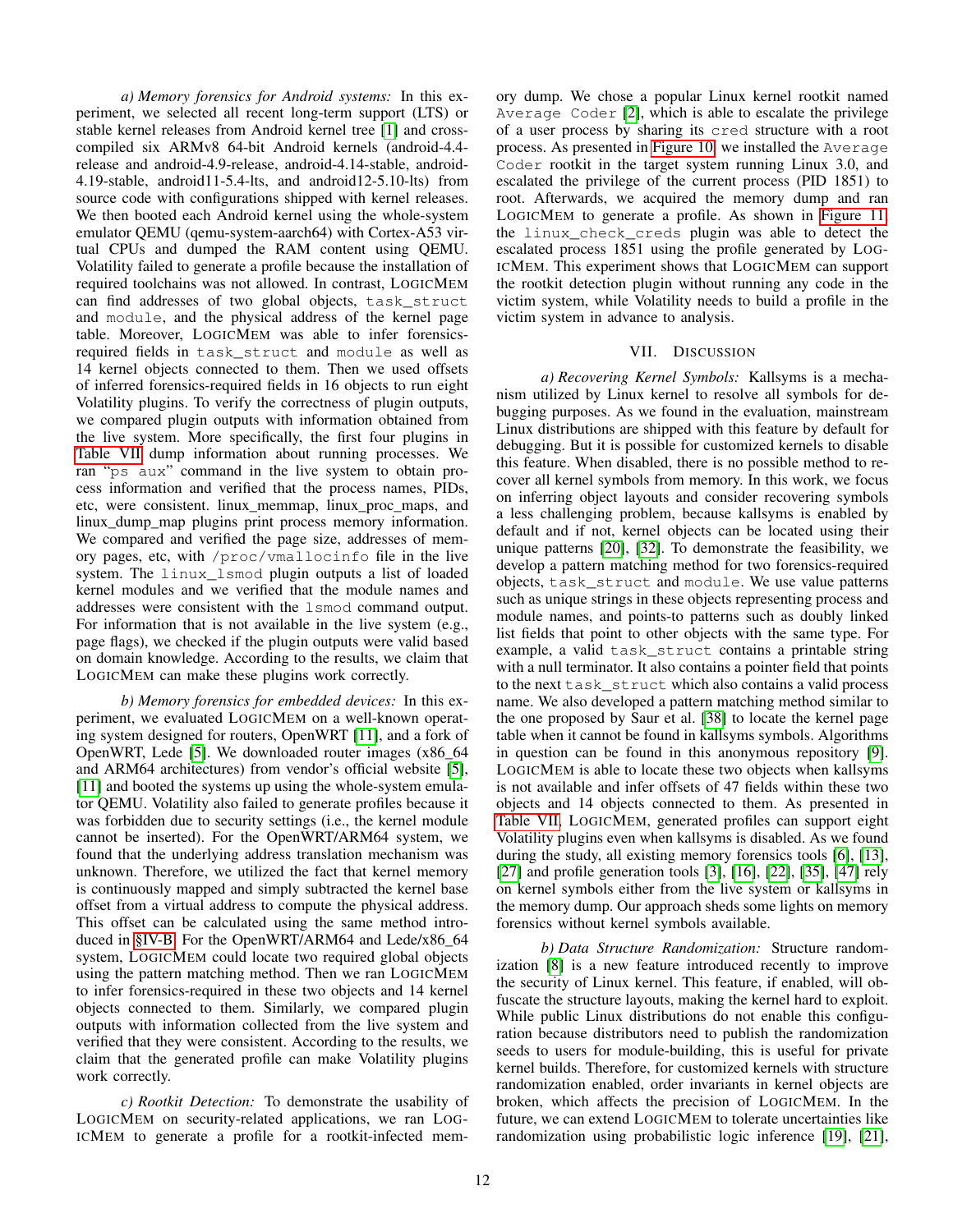[\[23\]](#page-13-23), in which rules and facts are annotated with probabilities. By doing so, LogicMEM may still generate valid results when some ordering rules are violated. Moreover, we can take advantage of deep learning frameworks to automatically learn new logic rules [\[45\]](#page-14-6) or probabilities of logic rules from kernel dataset with structure randomization. Such rules can be independent of order constraints.

*c) Changes of Invariants:* Our logic inference approach relies on kernel field invariants that are summarized from a large variety of kernel versions. According to our kernel evolution analysis and experiments, the invariants remain persistent over observed kernel versions and remain so in new versions. For a newly released kernel, we can run our invariant detector and check whether generated invariants still hold. If so, the existing logic rules are still valid. If not, we will adjust the logic rules based on new invariants. More details about handling changes of invariants can be found in Appendix [§C.](#page-14-1)

*d) Automatic Logic Rule Generation:* In principle, it is feasible to automatically generate these rules from the observed invariants by following the algorithm [algorithm 1,](#page-6-0) and fine tune the rules if necessary. We have not implemented this by the time of writing. Instead, we manually create these rules by following the algorithm. Since the rule generation only needs to be done once for Linux kernel and, as shown in the evaluation, the rules work for a wide range of kernel versions. Thus, there is no need to repeat the rule generation and automating this process brings little benefit at this stage.

#### VIII. RELATED WORK

*a) Memory Forensics:* Many research works [\[13\]](#page-13-0), [\[14\]](#page-13-1), [\[25\]](#page-13-24), [\[33\]](#page-13-25), [\[37\]](#page-13-2), [\[40\]](#page-13-26) have been proposed to facilitate memory forensic analysis from different perspectives. They aim to extract object layouts for forensic analysis purposes or propose robust memory forensics methods. Existing techniques rely on static analysis or dynamic analysis of kernel functions to locate offset-revealing instructions and figure out layout of objects. However, static approaches cannot achieve high precision in locating offsets of forensics-required fields and dynamic approaches require high-coverage seed inputs. In this paper, we propose a logic inference approach to tackle the Linux profile generation problem and it is shown to have much higher precision and recall than existing approaches. Tools like DeepMem [\[41\]](#page-13-27) use deep learning approach to generate abstract representations for kernel objects. However, it requires a large volume of qualified training memory dumps, while our proposed approach only requires a set of logic rules.

*b) Virtual Machine Introspection (VMI):* VMI monitors system-level states of a running virtual machine and has been widely applied for security applications such as malware detection [\[30\]](#page-13-28), [\[46\]](#page-14-7) and whole-system dynamic binary analysis [\[18\]](#page-13-29), [\[27\]](#page-13-4). Similarly, VMI also requires a profile of kernel objects in the guest system. LOGICMEM can generate profiles to support VMI tools.

*c) Kernel Object Identification:* Dolan-Gavitt et al. [\[20\]](#page-13-14) presented an approach to generating robust signatures for kernel objects using their value invariants. In this work, we explore other types of invariants in kernel objects and reconstruct object layouts based on those invariants. Sig-Graph [\[32\]](#page-13-17) is another work that derives signatures for kernel objects using points-to relations between objects. SigGraph only utilizes pointer fields to generate object signatures, while LOGICMEM uses more types of fields such as strings and numbers. DIMSUM [\[31\]](#page-13-30) and DEC0DE [\[43\]](#page-13-31) leverage a probabilistic inference-based approach to recovering data structure from unmappable memory regions. However, they only focus on specific data structures such as call logs, browsers, etc, while LOGICMEM can support memory forensics plugins implemented in Volatility. Laika [\[17\]](#page-13-32) detects objects from memory and derives object signatures for malware identification. Specifically, it infers layouts of data structures using unsupervised Bayesian learning. However, the accuracy of this approach falls below the expectation of memory forensics.

*d) Logic Inference and Its Applications:* Logic inference has demonstrated its usefulness in solving security-related problems, including C++ reverse engineering [\[39\]](#page-13-33), binary disassembly [\[24\]](#page-13-34) and security policy analysis [\[28\]](#page-13-35), etc. It is motivated by the fact that some analyses rely on domain knowledge or simple patterns, which can be expressed into logic rules and evaluated by a logic reasoning system. In this paper, the evaluation results suggest that the logic inference approach is well-suited for locating offsets of forensics-required fields in kernel objects.

#### IX. CONCLUSION

In this paper, we proposed a novel solution to generate profiles for binary-only memory forensics using a logic inference approach. We have implemented a prototype named LOGICMEM and demonstrated that the proposed logic inference approach is well-suited for locating offsets of forensicsrequired fields in kernel objects. To the best of our knowledge, LOGICMEM is the first approach that generates profiles for binary-only memory forensics with 100% precision and 95% recall on average. We also demonstrated the efficacy of LOGICMEM to enable memory forensics for memory dumps collected from Android and embedded systems.

#### ACKNOWLEDGMENTS

We would like to thank the anonymous reviewers for their valuable suggestions and comments. This work was supported by National Science Foundation under Grant No. 1719175 and Google under Google Security and Privacy Research Award. Any opinions, findings, and conclusions or recommendations expressed in this paper are those of the authors and do not necessarily reflect the views of the funding agencies.

## **REFERENCES**

- <span id="page-12-4"></span>[1] "Android common kernel tree," [https://android.googlesource.com/](https://android.googlesource.com/kernel/common) [kernel/common.](https://android.googlesource.com/kernel/common)
- <span id="page-12-6"></span>[2] "Average Coder: Linux rootkit implementation," [http://average-coder.](http://average-coder.blogspot.com/2011/12/linux-rootkit.html) [blogspot.com/2011/12/linux-rootkit.html.](http://average-coder.blogspot.com/2011/12/linux-rootkit.html)
- <span id="page-12-3"></span>[3] "kallsyms extractor," [https://github.com/pagabuc/kallsyms-extractor.](https://github.com/pagabuc/kallsyms-extractor)
- <span id="page-12-2"></span>[4] "Kaslr: Kernel address space layout randomization," [https://lwn.net/](https://lwn.net/Articles/569635/) [Articles/569635/.](https://lwn.net/Articles/569635/)
- <span id="page-12-5"></span>[5] "Lede: Linux Embedded Development Environment," [https://lede.](https://lede.readthedocs.io/en/latest/) [readthedocs.io/en/latest/.](https://lede.readthedocs.io/en/latest/)
- <span id="page-12-0"></span>[6] "Libvmi," [http://libvmi.com.](http://libvmi.com)
- <span id="page-12-1"></span>[7] "Linux kernel release model," [http://kroah.com/log/blog/2018/02/05/](http://kroah.com/log/blog/2018/02/05/linux-kernel-release-model/) [linux-kernel-release-model/.](http://kroah.com/log/blog/2018/02/05/linux-kernel-release-model/)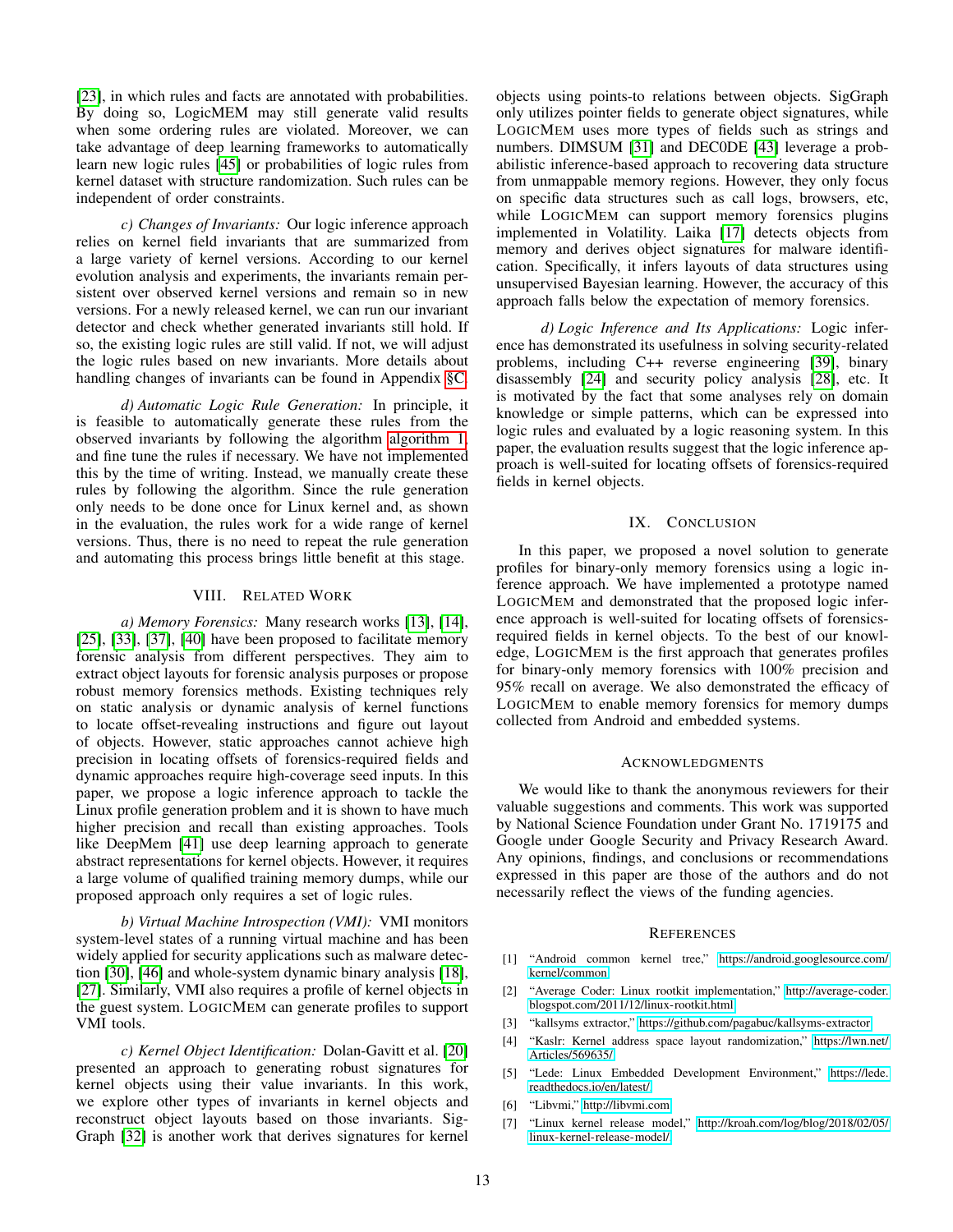- <span id="page-13-20"></span>[8] "Linux kernel structure randomization," [https://lwn.net/Articles/](https://lwn.net/Articles/722293/) [722293/.](https://lwn.net/Articles/722293/)
- <span id="page-13-19"></span>[9] "LogicMem source code," [https://anonymous.4open.science/r/](https://anonymous.4open.science/r/logicmem/) [logicmem/.](https://anonymous.4open.science/r/logicmem/)
- <span id="page-13-3"></span>[10] "Microsoft debugging symbol server," [https://docs.microsoft.com/en-us/](https://docs.microsoft.com/en-us/windows-hardware/drivers/debugger/accessing-symbols-for-debugging) [windows-hardware/drivers/debugger/accessing-symbols-for-debugging.](https://docs.microsoft.com/en-us/windows-hardware/drivers/debugger/accessing-symbols-for-debugging)
- <span id="page-13-16"></span>[11] "OpenWrt: Wireless freedom," [https://openwrt.org/.](https://openwrt.org/)
- <span id="page-13-10"></span>[12] "Unicorn: The Ultimate CPU emulator," [https://www.unicorn-engine.](https://www.unicorn-engine.org/) [org/.](https://www.unicorn-engine.org/)
- <span id="page-13-0"></span>[13] "Volatility: Memory Forensics System," [https://github.com/](https://github.com/volatilityfoundation/volatility) [volatilityfoundation/volatility.](https://github.com/volatilityfoundation/volatility)
- <span id="page-13-1"></span>[14] A. Ali-Gombe, S. Sudhakaran, A. Case, and G. G. R. III, "Droidscraper: A tool for android in-memory object recovery and reconstruction," in *22nd International Symposium on Research in Attacks, Intrusions and Defenses (RAID 2019)*. Chaoyang District, Beijing: USENIX Association, Sep. 2019, pp. 547–559. [Online]. Available: [https:](https://www.usenix.org/conference/raid2019/presentation/ali-gombe) [//www.usenix.org/conference/raid2019/presentation/ali-gombe](https://www.usenix.org/conference/raid2019/presentation/ali-gombe)
- <span id="page-13-15"></span>[15] F. Bellard, "Qemu, a fast and portable dynamic translator," in *In Proceedings of the USENIX Annual Technical Conference (ATC '05)*, ser. ATC, 2005.
- <span id="page-13-5"></span>[16] A. Case, L. Marziale, and G. G. Richard III, "Dynamic recreation of kernel data structures for live forensics," *Digital Investigation*, vol. 7, 08 2010.
- <span id="page-13-32"></span>[17] A. Cozzie, F. Stratton, H. Xue, and S. T. King, "Digging for data structures," in *Proceedings of the 8th USENIX Conference on Operating Systems Design and Implementation*, ser. OSDI'08. USA: USENIX Association, 2008, p. 255–266.
- <span id="page-13-29"></span>[18] A. Davanian, Z. Qi, Y. Qu, and H. Yin, "Decaf++: Elastic wholesystem dynamic taint analysis," in *22nd International Symposium on Research in Attacks, Intrusions and Defenses (RAID 2019)*. Chaoyang District, Beijing: USENIX Association, Sep. 2019, pp. 31– 45. [Online]. Available: [https://www.usenix.org/conference/raid2019/](https://www.usenix.org/conference/raid2019/presentation/davanian) [presentation/davanian](https://www.usenix.org/conference/raid2019/presentation/davanian)
- <span id="page-13-21"></span>[19] L. De Raedt and A. Kimmig, "Probabilistic (logic) programming concepts," *Machine Learning*, 2015.
- <span id="page-13-14"></span>[20] B. Dolan-Gavitt, A. Srivastava, P. Traynor, and J. Giffin, "Robust signatures for kernel data structures," ser. CCS '09. New York, NY, USA: Association for Computing Machinery, 2009, p. 566–577. [Online]. Available:<https://doi.org/10.1145/1653662.1653730>
- <span id="page-13-22"></span>[21] A. Dries, A. Kimmig, W. Meert, J. Renkens, G. Van den Broeck, J. Vlasselaer, and L. De Raedt, "Problog2: Probabilistic logic programming," in *Machine Learning and Knowledge Discovery in Databases*, A. Bifet, M. May, B. Zadrozny, R. Gavalda, D. Pedreschi, F. Bonchi, J. Cardoso, and M. Spiliopoulou, Eds. Cham: Springer International Publishing, 2015, pp. 312–315.
- <span id="page-13-6"></span>[22] Q. Feng, A. Prakash, M. Wang, C. Carmony, and H. Yin, "ORIGEN: Automatic extraction of offset-revealing instructions for cross-version memory analysis," in *Proceedings of the 11th ACM Asia Conference on Computer and Communications Security (ASIACCS'16)*, May 2016.
- <span id="page-13-23"></span>[23] D. Fierens, G. V. den Broeck, J. Renkens, D. S. Shterionov, B. Gutmann, I. Thon, G. Janssens, and L. D. Raedt, "Inference and learning in probabilistic logic programs using weighted boolean formulas," *CoRR*, vol. abs/1304.6810, 2013. [Online]. Available: <http://arxiv.org/abs/1304.6810>
- <span id="page-13-34"></span>[24] A. Flores-Montoya and E. Schulte, "Datalog disassembly," in *29th USENIX Security Symposium (USENIX Security 20)*. USENIX Association, Aug. 2020, pp. 1075–1092. [Online]. Available: [https://www.](https://www.usenix.org/conference/usenixsecurity20/presentation/flores-montoya) [usenix.org/conference/usenixsecurity20/presentation/flores-montoya](https://www.usenix.org/conference/usenixsecurity20/presentation/flores-montoya)
- <span id="page-13-24"></span>[25] Y. Fu, Z. Lin, and D. Brumley, "Automatically deriving pointer reference expressions from binary code for memory dump analysis," in *Proceedings of the 2015 10th Joint Meeting on Foundations of Software Engineering*, ser. ESEC/FSE 2015. New York, NY, USA: Association for Computing Machinery, 2015, p. 614–624. [Online]. Available:<https://doi.org/10.1145/2786805.2786810>
- <span id="page-13-11"></span>[26] Godfrey and Qiang Tu, "Evolution in open source software: a case study," in *Proceedings 2000 International Conference on Software Maintenance*, 2000, pp. 131–142.
- <span id="page-13-4"></span>[27] A. Henderson, A. Prakash, L. K. Yan, X. Hu, X. Wang, R. Zhou, and H. Yin, ""make it work, make it right, make it fast", building a platformneutral whole-system dynamic binary analysis platform," in *Proceedings*

*of the 2014 International Symposium on Software Testing and Analysis (ISSTA'14)*, Jul. 2014.

- <span id="page-13-35"></span>[28] G. Hernandez, D. J. Tian, A. S. Yadav, B. J. Williams, and K. R. Butler, "Bigmac: Fine-grained policy analysis of android firmware," in *29th USENIX Security Symposium (USENIX Security 20)*. USENIX Association, Aug. 2020, pp. 271–287. [Online]. Available: [https:](https://www.usenix.org/conference/usenixsecurity20/presentation/hernandez) [//www.usenix.org/conference/usenixsecurity20/presentation/hernandez](https://www.usenix.org/conference/usenixsecurity20/presentation/hernandez)
- <span id="page-13-13"></span>[29] A. Israeli and D. G. Feitelson, "The linux kernel as a case study in software evolution," *Journal of Systems and Software*, vol. 83, no. 3, pp. 485 – 501, 2010. [Online]. Available: <http://www.sciencedirect.com/science/article/pii/S0164121209002519>
- <span id="page-13-28"></span>[30] X. Jiang, X. Wang, and D. Xu, "Stealthy malware detection through vmm-based 'out-of-the-box' semantic view reconstruction," in *Proceedings of the 2007 ACM SIGSAC Conference on Computer and Communications Security*, ser. CCS '07, 2007.
- <span id="page-13-30"></span>[31] Z. Lin, J. Rhee, C. Wu, X. Zhang, and D. Xu, "Dimsum: Discovering semantic data of interest from un-mappable with confidence," in *in: Proceedings of the 19th Annual Network and Distributed System Security Symposium (NDSS'12)*, 2012.
- <span id="page-13-17"></span>[32] Z. Lin, J. Rhee, X. Zhang, D. Xu, and X. Jiang, "Siggraph: Brute force scanning of kernel data structure instances using graph-based signatures," in *Proceedings of the Network and Distributed System Security Symposium, NDSS 2011, San Diego, California, USA, 6th February - 9th February 2011*. The Internet Society, 2011.
- <span id="page-13-25"></span>[33] Z. Lin, X. Zhang, and D. Xu, "Automatic reverse engineering of data structures from binary execution," in *Proceedings of the Network and Distributed System Security Symposium, NDSS 2010, San Diego, California, USA, 28th February - 3rd March 2010*. The Internet Society, 2010. [Online]. Available: [https://www.ndss-symposium.org/ndss2010/](https://www.ndss-symposium.org/ndss2010/automatic-reverse-engineering-data-structures-binary-execution) [automatic-reverse-engineering-data-structures-binary-execution](https://www.ndss-symposium.org/ndss2010/automatic-reverse-engineering-data-structures-binary-execution)
- <span id="page-13-12"></span>[34] R. Lotufo, S. She, T. Berger, K. Czarnecki, and A. Wasowski, "Evolution of the linux kernel variability model," in *Software Product Lines: Going Beyond*, J. Bosch and J. Lee, Eds. Berlin, Heidelberg: Springer Berlin Heidelberg, 2010, pp. 136–150.
- <span id="page-13-7"></span>[35] F. Pagani, "ADVANCE IN MEMORY FORENSICS," *Doctoral dissertation, EURECOM*, 2019.
- <span id="page-13-8"></span>[36] F. Pagani and D. Balzarotti, "Autoprofile: Towards automated profile generation for memory analysis," *ACM Trans. Priv. Secur.*, vol. 25, no. 1, nov 2021. [Online]. Available:<https://doi.org/10.1145/3485471>
- <span id="page-13-2"></span>[37] N. L. Petroni, A. Walters, T. Fraser, and W. A. Arbaugh, "Fatkit: A framework for the extraction and analysis of digital forensic data from volatile system memory," *Digital Investigation*, vol. 3, no. 4, pp. 197 – 210, 2006. [Online]. Available: [http:](http://www.sciencedirect.com/science/article/pii/S1742287606001228) [//www.sciencedirect.com/science/article/pii/S1742287606001228](http://www.sciencedirect.com/science/article/pii/S1742287606001228)
- <span id="page-13-18"></span>[38] K. Saur and J. B. Grizzard, "Locating ×86 paging structures in memory images," *Digit. Investig.*, vol. 7, no. 1–2, p. 28–37, oct 2010. [Online]. Available:<https://doi.org/10.1016/j.diin.2010.08.002>
- <span id="page-13-33"></span>[39] E. J. Schwartz, C. F. Cohen, M. Duggan, J. Gennari, J. S. Havrilla, and C. Hines, "Using logic programming to recover c++ classes and methods from compiled executables," in *Proceedings of the 2018 ACM SIGSAC Conference on Computer and Communications Security*, ser. CCS '18, 2018.
- <span id="page-13-26"></span>[40] A. Slowinska, T. Stancescu, and H. Bos, "Howard: A dynamic excavator for reverse engineering data structures," in *Proceedings of the Network and Distributed System Security Symposium, NDSS 2011, San Diego, California, USA, 6th February - 9th February 2011*. The Internet Society, 2011. [Online]. Available: [https://www.ndss-symposium.org/ndss2011/](https://www.ndss-symposium.org/ndss2011/howard-a-dynamic-excavator-for-reverse-engineering-data-structures) [howard-a-dynamic-excavator-for-reverse-engineering-data-structures](https://www.ndss-symposium.org/ndss2011/howard-a-dynamic-excavator-for-reverse-engineering-data-structures)
- <span id="page-13-27"></span>[41] W. Song, H. Yin, C. Liu, and D. Song, "Deepmem: Learning graph neural network models for fast and robust memory forensic analysis," in *Proceedings of the 2018 ACM SIGSAC Conference on Computer and Communications Security*, ser. CCS '18, 2018.
- <span id="page-13-9"></span>[42] R. Tartler, C. Dietrich, J. Sincero, W. Schröder-Preikschat, and D. Lohmann, "Static analysis of variability in system software: The 90,000 #ifdefs issue," in *2014 USENIX Annual Technical Conference (USENIX ATC 14)*. Philadelphia, PA: USENIX Association, Jun. 2014, pp. 421–432. [Online]. Available: [https://www.usenix.org/conference/](https://www.usenix.org/conference/atc14/technical-sessions/presentation/tartler) [atc14/technical-sessions/presentation/tartler](https://www.usenix.org/conference/atc14/technical-sessions/presentation/tartler)
- <span id="page-13-31"></span>[43] R. J. Walls, E. Learned-Miller, and B. N. Levine, "Forensic triage for mobile phones with dec0de," in *Proceedings of the 20th USENIX*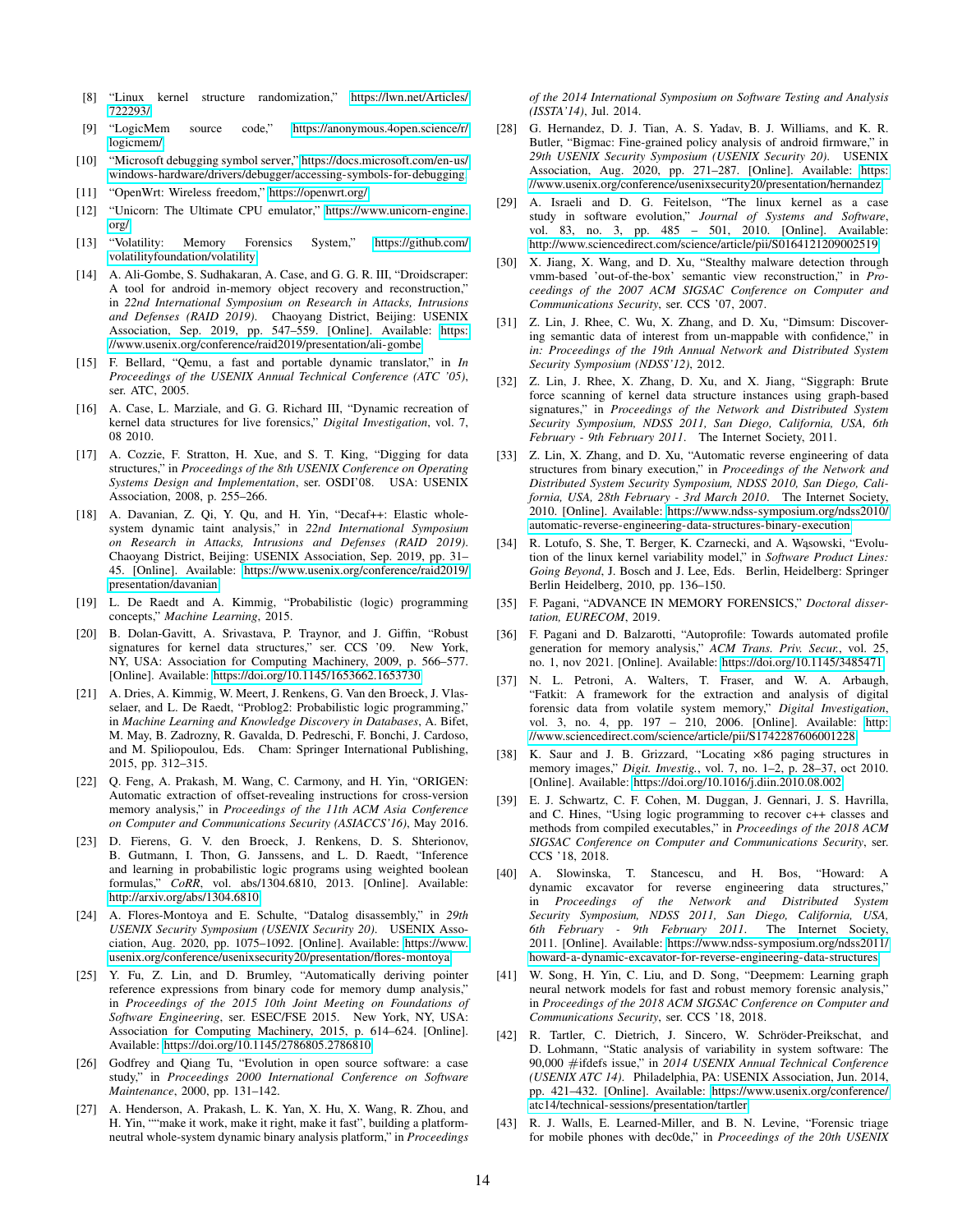*Conference on Security*, ser. SEC'11. USA: USENIX Association, 2011, p. 7.

- <span id="page-14-4"></span>[44] J. Wielemaker, T. Schrijvers, M. Triska, and T. Lager, "SWI-Prolog," *Theory and Practice of Logic Programming*, vol. 12, no. 1-2, pp. 67–96, 2012.
- <span id="page-14-6"></span>[45] F. Yang, Z. Yang, and W. W. Cohen, "Differentiable learning of logical rules for knowledge base reasoning," in *Proceedings of the 31st International Conference on Neural Information Processing Systems*, 2017, pp. 2316–2325.
- <span id="page-14-7"></span>[46] H. Yin, D. Song, E. Manuel, C. Kruegel, and E. Kirda, "Panorama: Capturing system-wide information flow for malware detection and analysis," in *Proceedings of the 14th ACM Conferences on Computer and Communication Security (CCS'07)*, October 2007.
- <span id="page-14-3"></span>[47] S. Zhang, X. Meng, and L. Wang, "An adaptive approach for linux memory analysis based on kernel code reconstruction," vol. 2016, no. 1, Dec. 2016. [Online]. Available: [https://doi.org/10.1186/](https://doi.org/10.1186/s13635-016-0038-z) [s13635-016-0038-z](https://doi.org/10.1186/s13635-016-0038-z)
- <span id="page-14-0"></span>[48] S. Zhang, X. Meng, L. Wang, and G. Liu, "Research on linux kernel version diversity for precise memory analysis," in *Data Science*, B. Zou, M. Li, H. Wang, X. Song, W. Xie, and Z. Lu, Eds. Singapore: Springer Singapore, 2017, pp. 373–385.

#### <span id="page-14-5"></span>APPENDIX A VOLATILITY PLUGIN OUTPUTS

We run LOGICMEM on memory dumps collected from an Android system and router OSes. Since there is no ground truth of profiles, i.e., Volatility failed to generate profiles for these systems, we run Volatility plugins with profiles generated by LOGICMEM and verify the correctness of plugin outputs based on domain knowledge and information obtained from live systems. [Figure 7,](#page-14-8) [Figure 8,](#page-14-9) and [Figure 9](#page-14-10) present screenshots of three Volatility plugins. [Figure 10](#page-15-1) and [Figure 11](#page-15-2) show the screenshots of using profile generated by LOGICMEM to support a rootkit detection plugin.

<span id="page-14-8"></span>

|     |          |          | python vol.py -f -/openwrt.bin --profile=Linuxopenwrtx64 linux psaux |
|-----|----------|----------|----------------------------------------------------------------------|
|     |          |          | Volatility Foundation Volatility Framework 2.6.1                     |
| Pid | Uid      | Gid      | Arguments                                                            |
|     | $\Theta$ | $\Theta$ |                                                                      |
| 2   | $\Theta$ | $\Theta$ | [kthreadd]                                                           |
| 3   | $\Theta$ | $\Theta$ | [kworker/0:0]                                                        |
| 4   | $\Theta$ | $\Theta$ | [kworker/0:0H]                                                       |
| 5   | $\Theta$ | $\Theta$ | [kworker/uz:0]                                                       |
| 6   | $\Theta$ | $\Theta$ | [mm percpu wq]                                                       |
|     | $\Theta$ | $\Theta$ | [ksoftirqd/0]                                                        |
| 8   | $\Theta$ | $\Theta$ | [rcu sched]                                                          |
| 9   | $\Theta$ | $\Theta$ | [rcu bh]                                                             |
| 10  | $\Theta$ | $\Theta$ | [migration/0]                                                        |
| 11  | $\Theta$ | $\Theta$ | [cpuhp/0]                                                            |
| 12  | $\Theta$ | $\Theta$ | [kworker/u2:1]                                                       |
| 31  | $\Theta$ | $\Theta$ | [kworker/0:1]                                                        |
| 232 | $\Theta$ | $\Theta$ | [oom reaper]                                                         |
| 233 | $\Theta$ | $\Theta$ | [writeback]                                                          |
| 235 | $\Theta$ | $\Theta$ | [crypto]                                                             |
| 236 | $\Theta$ | $\Theta$ | [kintegrityd]                                                        |
| 238 | $\Theta$ | $\Theta$ | [kblockd]                                                            |
| 306 | $\Theta$ | $\Theta$ | [ata sff]                                                            |
| 327 | $\Theta$ | $\Theta$ | [watchdogd]                                                          |

Fig. 7: The output of linux\_psaux plugin on an OpenWRT memory dump using a profile generated by LOGICMEM.

# <span id="page-14-2"></span>APPENDIX B KERNEL SYMBOL RECOVERY

We identify value patterns for data structures that store symbol addresses and names. As presented in [Figure 3,](#page-4-1) symbol virtual addresses are stored in *kallsyms\_addresses* (defined in kernel/kallsyms.c). We use the pattern that these addresses are valid kernel addresses with the same prefix, in a increasing order and reside continuously in kernel data section. After

<span id="page-14-9"></span>

|                                       |     | \$ python <b>vol.py -f ~/qoldfish 3.18.bin --profile=Linuxqoldfishx64 linux proc maps</b><br>Volatility Foundation Volatility Framework 2.6.1 |       |                                            |       |
|---------------------------------------|-----|-----------------------------------------------------------------------------------------------------------------------------------------------|-------|--------------------------------------------|-------|
| Offset.                               | Pid | Name                                                                                                                                          | Start | <b>Fnd</b>                                 | Flags |
| 0x2b8ec5207000L                       |     |                                                                                                                                               |       |                                            |       |
| 0xffff88000ed30000                    |     | 1 init                                                                                                                                        |       | 0x0000000000400000 0x0000000000409000 r-x  |       |
| 0x2b8ec5207000L                       |     |                                                                                                                                               |       |                                            |       |
| 0xffff88000ed30000                    |     | 1 init                                                                                                                                        |       | 0x0000000000608000 0x00000000000609000 rw- |       |
| 0x2b8ec5207000L                       |     |                                                                                                                                               |       |                                            |       |
| 0xffff88000ed30000                    |     | $1$ init                                                                                                                                      |       | 0x000000000109e000 0x00000000010bf000 rw-  |       |
| 0x2b8ec5207000L<br>0xffff88000ed30000 |     | $1$ init                                                                                                                                      |       | 0x00007f8a1c9a3000 0x00007f8a1c9a5000 r-x  |       |
| 0x2b8ec5207000L                       |     |                                                                                                                                               |       |                                            |       |
| 0xffff88000ed30000                    |     | 1 init                                                                                                                                        |       | 0x00007f8alc9a5000 0x00007f8alcba5000 ---  |       |
| 0x2b8ec5207000L                       |     |                                                                                                                                               |       |                                            |       |
| 0xffff88000ed30000                    |     | 1 init                                                                                                                                        |       | 0x00007f8alcba5000 0x00007f8alcba6000 r--  |       |
| 0x2b8ec5207000L                       |     |                                                                                                                                               |       |                                            |       |
| 0xffff88000ed30000                    |     | 1 init                                                                                                                                        |       | 0x00007f8alcha6000 0x00007f8alcha7000 rw-  |       |
| 0x2b8ec5207000L                       |     |                                                                                                                                               |       |                                            |       |
| 0xffff88000ed30000                    |     | $1$ init                                                                                                                                      |       | 0x00007f8a1cba7000 0x00007f8a1cd2b000 r-x  |       |
| 0x2b8ec5207000L                       |     |                                                                                                                                               |       |                                            |       |

Fig. 8: The output of linux\_proc\_maps plugin on an Goldfish memory dump using a profile generated by LOGICMEM

<span id="page-14-10"></span>

| \$ python vol.py -f -/lede-4.4.50.bin --profile=Linuxledex64 linux lsmod |
|--------------------------------------------------------------------------|
| Volatility Foundation Volatility Framework 2.6.1                         |
| ffffffffa00f5f00 r8169 57732                                             |
| fffffffffa00e65c0 nf reject ipv4 2112                                    |
| ffffffffa00e4200 nf nat redirect 1152                                    |
| ffffffffa00e2340 nf nat masquerade ipv4 1476                             |
| ffffffffa00da200 nf nat 9352                                             |
| ffffffffa00d4b80 nf log ipv4 3584                                        |
| ffffffffa00cc200 nf defrag ipv6 21800                                    |
| ffffffffa00c7240 nf defrag ipv4 1216                                     |
| ffffffffa00c3740 nf conntrack rtcache 2496                               |
| ffffffffa00bf380 nf conntrack 54872                                      |
| fffffffffa00ae1c0 iptable mangle 1088                                    |
| fffffffffa00aa1c0 iptable filter 1088                                    |
| ffffffffa00a5e00 ip tables 8424                                          |
| ffffffffa00a0840 e1000e 137968                                           |
| ffffffffa007d280 crc ccitt 1280                                          |
| ffffffffa0078e80 i2c dev 4364                                            |
| ffffffffa0074240 ip6t REJECT 1216                                        |
| fffffffffa0072700 nf reject ipv6 2432                                    |
| ffffffffa006ddc0 nf log ipv6 4160                                        |
| ffffffffa0069740 nf log common 2496                                      |
| ffffffffa0065200 ip6table mangle 1152                                    |

Fig. 9: The output of linux\_lsmod plugin on an Lede memory dump using a profile generated by LOGICMEM.

Linux 4.6, a new configuration is introduced to save memory usage by storing a relative base address and an array of offsets. *Kallsyms\_offsets* contains a list of 4-byte integers with patterns similar to *kallsyms\_addresses*. Symbol names are compressed and stored in three data structures. *kallsyms\_names* contains lengths of symbol names and indexes to *kallsyms\_token\_index*, and *kallsyms\_token\_index* contains indexes to *kallsyms\_token\_table*, which stores compressed strings of symbol names. Therefore, *kallsyms\_token\_table* contains printable strings terminated with zero. *kallsyms\_token\_index* contains a list of unsigned short numbers in increasing order and start from zero. We then follow the kernel function *kallsyms\_expand\_symbol* (defined in kernel/kallsyms.c) to decompress symbol names.

#### <span id="page-14-1"></span>APPENDIX C KERNEL EVOLUTION ANALYSIS

[Table V](#page-15-0) presents the full kernel evolution analysis results for objects required by Volatility. According to the analysis, we found that most of fields required by Volatility are not changed along kernel upgrades. In the experiments, we did encounter cases where the layout of a kernel object has noticeable changes and invariants cannot be summarized. For example, after Linux 4.5, four fields in module structure were wrapped into other data structures and the order of those fields also changed. Also, there are 53 field swaps happened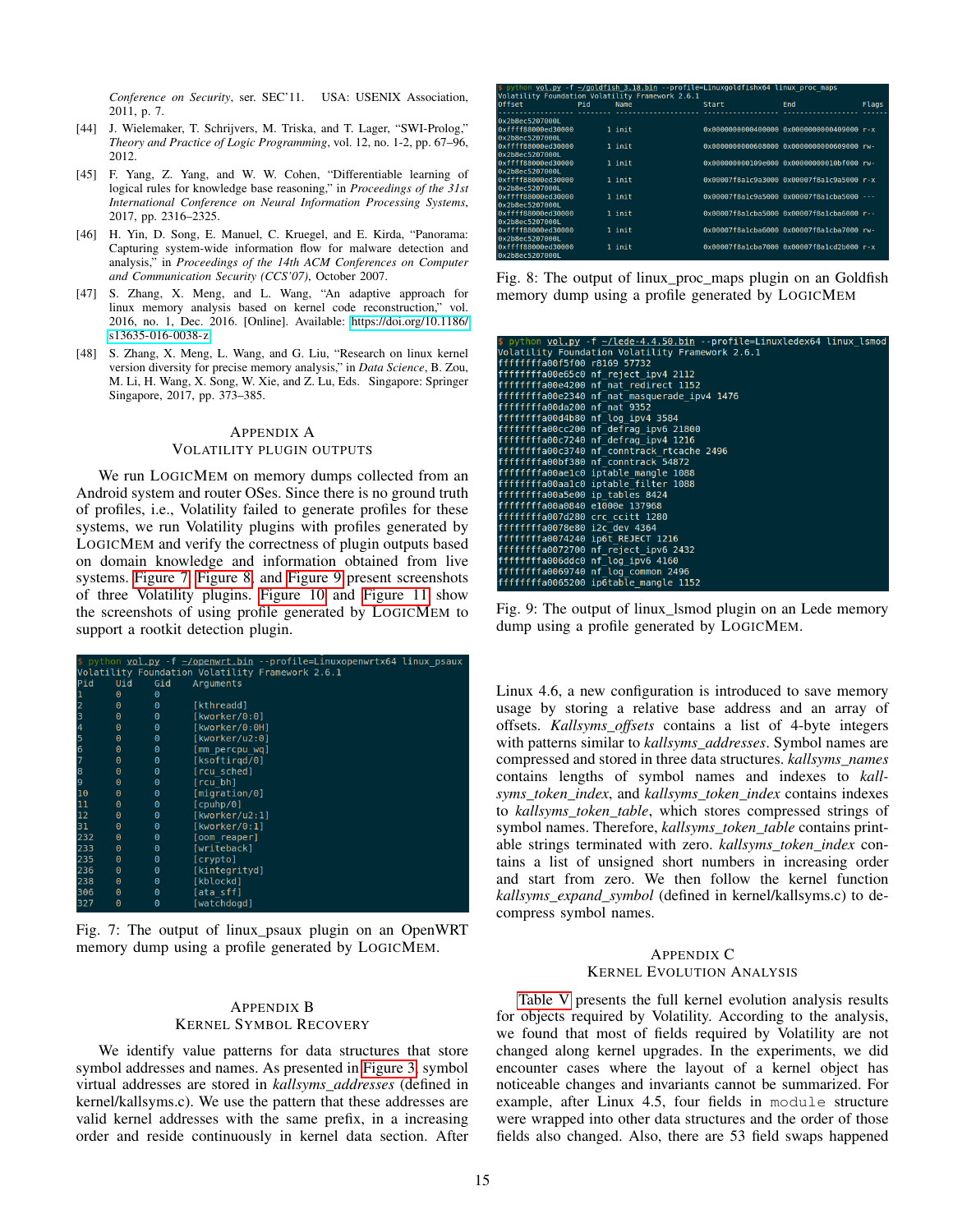| <b>Object Name</b> | Tot. # of<br>added fields | Tot. # of<br>deleted fields | Tot. # of<br>modified fields     | Tot. # of<br>swapped fields      | Avg. $#$ of<br>all fields | # of<br>required fields | # of changed<br>required fields  | $%$ of<br>unchanged fields |
|--------------------|---------------------------|-----------------------------|----------------------------------|----------------------------------|---------------------------|-------------------------|----------------------------------|----------------------------|
|                    |                           |                             |                                  |                                  |                           |                         |                                  |                            |
| task struct        | 146                       | 66                          | 19                               | $\overline{7}$                   | 213                       | $\overline{15}$         | T                                | 97.6%                      |
| mm struct          | $\overline{26}$           | $\overline{20}$             | $\overline{4}$                   | $\overline{0}$                   | 58                        | $\overline{13}$         | $\overline{0}$                   | 98.2%                      |
| vm_area_struct     | $\overline{7}$            | 6                           | $\overline{0}$                   | $\overline{2}$                   | $\overline{20}$           | 6                       | $\overline{0}$                   | 98.5%                      |
| fs struct          | $\overline{0}$            | $\overline{0}$              | $\overline{0}$                   | $\overline{0}$                   | $\overline{\tau}$         | $\overline{2}$          | $\overline{0}$                   | 100%                       |
| mount              | $\overline{11}$           | $\overline{6}$              | $\overline{2}$                   | $\overline{\tau}$                | $\overline{27}$           | $\overline{8}$          | $\overline{0}$                   | 97.9%                      |
| dentry             |                           | $\overline{2}$              | 1                                | 1                                | $\overline{18}$           | 6                       | $\overline{0}$                   | 99.2%                      |
| cred               | $\overline{4}$            | T                           | $\overline{0}$                   | $\overline{0}$                   | $\overline{27}$           | $\overline{4}$          | $\overline{0}$                   | 99.6%                      |
| pid_namespace      | $\overline{14}$           | $\overline{4}$              | T                                | $\overline{0}$                   | $\overline{17}$           | $\overline{4}$          | 1                                | 97.7%                      |
| pid                | $\overline{1}$            | $\overline{0}$              | $\overline{0}$                   | $\overline{0}$                   | $\overline{6}$            | $\overline{1}$          | $\overline{0}$                   | 99.6%                      |
| upid               | $\overline{0}$            | 1                           | $\overline{0}$                   | $\overline{0}$                   | 3                         | 1                       | 1                                | 99.4%                      |
| pid link*          | $\overline{0}$            | $\overline{0}$              | $\overline{0}$                   | $\overline{0}$                   | $\overline{2}$            | $\overline{2}$          | $\overline{0}$                   | 100%                       |
| file               | $\overline{10}$           |                             | $\overline{0}$                   | $\overline{0}$                   | $\overline{22}$           | $\overline{2}$          | $\overline{0}$                   | 98.8%                      |
| qstr               | 2                         | 2                           | $\overline{0}$                   | $\overline{0}$                   | 3                         | 2                       | $\overline{0}$                   | 97.8%                      |
| vfsmount           | $\overline{0}$            | $\overline{0}$              | $\overline{0}$                   | $\overline{0}$                   | $\overline{4}$            |                         | $\overline{0}$                   | 100%                       |
| fdtable            | T                         | T                           | $\overline{2}$                   | $\overline{0}$                   | $\overline{6}$            | $\overline{2}$          | $\overline{0}$                   | 100%                       |
| inode              | 19                        | 6                           | 7                                | 1                                | 53                        | $\overline{4}$          | $\mathbf{1}$                     | 97.1%                      |
| module             | 24                        | 21                          | 7                                | $\overline{0}$                   | 47                        | $\overline{8}$          | $\overline{4}$                   | 97.7%                      |
| module_layout*     | $\overline{1}$            | $\overline{0}$              | $\overline{0}$                   | $\overline{0}$                   | $\overline{7}$            |                         | $\overline{0}$                   | 99.3%                      |
| seq_operations     | $\overline{0}$            | $\overline{0}$              | $\overline{0}$                   | $\overline{0}$                   | 5                         | T                       | $\overline{0}$                   | 100%                       |
| tty_driver         | 3                         | $\overline{4}$              | T                                | $\overline{0}$                   | 23                        | 7                       | $\overline{0}$                   | 99.2%                      |
| tty_struct         | $\overline{14}$           | $\overline{40}$             | $\overline{14}$                  | $\overline{1}$                   | 47                        | $\overline{5}$          | $\overline{0}$                   | 96.9%                      |
| tty_ldisc          | $\overline{2}$            | $\overline{2}$              | $\overline{0}$                   | $\overline{0}$                   | $\overline{\mathbf{3}}$   | $\mathbf{1}$            | $\overline{0}$                   | 97.3%                      |
| file_operations    | 14                        | 7                           | $\overline{2}$                   | $\overline{0}$                   | 29                        | 7                       | $\overline{0}$                   | 98.4%                      |
| rb root            | $\overline{0}$            | $\overline{0}$              | $\overline{0}$                   | $\overline{0}$                   | $\overline{1}$            | 1                       | $\overline{0}$                   | 100%                       |
| file_system_type   | $\overline{\mathbf{3}}$   | $\overline{1}$              | $\overline{1}$                   | $\overline{0}$                   | 14                        | $\overline{\mathbf{3}}$ | $\overline{0}$                   | 99.3%                      |
| kset               | $\overline{0}$            | $\overline{0}$              | $\overline{0}$                   | $\overline{0}$                   | 5                         | 1                       | $\overline{0}$                   | 100%                       |
| kobject            | T                         | $\overline{0}$              | T                                | $\overline{0}$                   | 13                        | $\overline{4}$          | T                                | 99.7%                      |
| kernel_param       |                           | $\overline{1}$              | $\overline{1}$                   | $\overline{0}$                   | $\overline{9}$            | $\overline{4}$          | $\overline{0}$                   | 98.8%                      |
| kparam_array       | $\overline{0}$            | $\overline{0}$              | $\overline{0}$                   | $\overline{0}$                   | 6                         | 5                       | $\overline{0}$                   | 100%                       |
| module_kobject     | 1                         | $\overline{0}$              | $\overline{0}$                   | $\overline{0}$                   | $\overline{6}$            | $\overline{2}$          | $\overline{0}$                   | 99.6%                      |
| kref               | $\overline{0}$            | $\overline{0}$              | $\overline{0}$                   | $\overline{0}$                   | $\overline{2}$            | $\overline{1}$          | $\overline{0}$                   | 100%                       |
| neigh_table        | 6                         | $\overline{2}$              | $\overline{0}$                   | $\overline{0}$                   | 27                        | $\overline{4}$          | $\overline{0}$                   | 99.3%                      |
| neigh_hash_table   | $\overline{2}$            | $\overline{2}$              | $\overline{0}$                   | $\overline{0}$                   | $\overline{5}$            | T                       | $\overline{0}$                   | 98.3%                      |
| neighbour          | $\overline{5}$            | $\overline{1}$              | $\overline{0}$                   | T                                | $\overline{26}$<br>123    | $\overline{6}$          | $\overline{0}$<br>$\overline{0}$ | 99.4%<br>97.6%             |
| net device         | 67                        | 28                          | 11                               | 32                               |                           | 7                       |                                  |                            |
| in_device          | $\overline{\mathbf{3}}$   | $\overline{0}$              | $\overline{0}$                   | $\overline{0}$                   | $\overline{20}$           | $\overline{2}$          | $\overline{0}$                   | 99.7%                      |
| in_ifaddr          | $\overline{5}$            | $\overline{0}$              | $\overline{1}$<br>$\overline{0}$ | $\overline{0}$<br>$\overline{0}$ | 16<br>$\overline{9}$      | $\overline{2}$          | $\overline{0}$                   | 99.2%<br>99.1%             |
| socket             | T                         | 3                           |                                  |                                  |                           | $\overline{4}$          | $\overline{0}$                   |                            |
| inet_sock          | $\overline{6}$            |                             | $\overline{0}$                   | $\overline{0}$                   | $\overline{21}$           | $\overline{4}$          | T                                | 99.1%                      |
| sock               | 36                        | 13                          | $\overline{4}$                   | 53                               | $\overline{71}$           | $\overline{2}$          | $\overline{0}$                   | 96.9%                      |
| ipv6_pinfo         | 10                        | 10                          | $\overline{0}$                   | $\overline{0}$                   | 28                        | $\overline{2}$          | T                                | 98.5%                      |
| unix_sock          | 5                         | 7                           | $\overline{18}$                  | $\overline{0}$                   | $\overline{12}$           | $\overline{4}$          | $\overline{0}$                   | 95.1%                      |
| sockaddr_un        | $\overline{0}$            | $\overline{0}$              | $\overline{0}$                   | $\overline{0}$                   |                           | $\overline{1}$          | $\overline{0}$                   | 100%                       |
| cpuinfo x86        | 13                        | 12                          | $\overline{0}$                   | $\overline{0}$                   | 32                        | $\overline{2}$          | $\overline{0}$                   | 98.4%                      |
| resource           | 1                         | $\overline{0}$              | $\overline{0}$                   | $\overline{0}$                   | $\overline{8}$            | 7                       | $\overline{0}$                   | 99.7%                      |
| radix_tree_node    | $\overline{13}$           | $\overline{31}$             | $\overline{2}$                   | $\overline{1}$                   | $\overline{10}$           | $\overline{2}$          | $\overline{0}$                   | 88.2%                      |
| tcp_seq_afinfo     | $\mathbf{1}$              | $\overline{4}$              | $\overline{0}$                   | $\overline{0}$                   | $\overline{4}$            | $\overline{4}$          | $\overline{2}$                   | 97.6%                      |
| udp_seq_afinfo     | 1                         | $\overline{4}$              | $\overline{0}$                   | $\overline{0}$                   | $\overline{5}$            | $\overline{4}$          | $\overline{2}$                   | 98.1%                      |
| files_struct       | $\overline{5}$            | $\overline{2}$              | $\overline{0}$                   | $\overline{0}$                   | $\overline{10}$           | $\overline{2}$          | $\overline{0}$                   | 98.6%                      |
| list_head          | $\overline{0}$            | $\overline{0}$              | $\overline{0}$                   | $\overline{0}$                   | $\overline{2}$            | $\overline{2}$          | $\overline{0}$                   | 100%                       |
| hlist head         | $\overline{0}$            | $\overline{0}$              | $\overline{0}$                   | $\overline{0}$                   | $\overline{2}$            | $\overline{2}$          | $\overline{0}$                   | 100%                       |
| hlist node         | $\overline{0}$            | $\overline{0}$              | $\overline{0}$                   | $\overline{0}$                   | $\overline{2}$            | $\overline{2}$          | $\overline{0}$                   | 100%                       |
| rb_node            | $\overline{1}$            | $\overline{1}$              | $\overline{0}$                   | $\overline{0}$                   | $\overline{4}$            | $\overline{2}$          | $\overline{0}$                   | 98.9%                      |
| sock_common        | 2                         | 3                           | 32                               | $\overline{0}$                   | 30                        | 6                       | $\overline{2}$                   | 98.1%                      |
| proc dir entry     | $\overline{12}$           | $\overline{5}$              | $\overline{2}$                   | $\overline{14}$                  | $\overline{16}$           | $\overline{12}$         | $\overline{4}$                   | 95.7%                      |
| timekeeper         | $\overline{19}$           | $\overline{10}$             | $\overline{4}$                   | $\overline{8}$                   | $\overline{19}$           | 6                       | $\overline{4}$                   | 95.4%                      |

<span id="page-15-0"></span>TABLE V: Linux kernel object evolution analysis on 56 kernel objects over 47 kernel versions. \*pid\_link was deleted since Linux 4.19. \*module\_layout was introduced since Linux 4.5.

<span id="page-15-1"></span>.<br>i440FX–PIIX–1996:~/rootkit\$ sudo insmod rootkit.k for user:<br>rd–PC–i440FX–PIIX–1996:~⁄rootkit\$ lsmod | grep rootkit<br>- 13660 0 standard-ru-140-112-1996: /rootkit\$ ismod | grep rootkit<br>Standard-PC-1440FX-PIIK-1996:~/rootkit\$ cd<br>Standard-PC-1440FX-PIIK-1996:~~\$ id<br>Standard-PC-1440FX-PIIK-1996:~~\$ id<br>(sambashare)<br>(sambashare) 9)<br>C−144OFX−PIIX−1996:~\$ echo \$\$

andard–PC–i440FX–PIIX–1996:~% echo "root \$\$" > /proc/buddyinfo<br>write error: Operation not permitted<br>andard–PC–i440FX–PIIX–1996:~% id<br>gid=O(root) groups=O(root)

Fig. 10: Escalating the privilege of a user process using Average Coder kernel rootkit.

<span id="page-15-2"></span>

Fig. 11: The Volatility rootkit detection plugin output using profile generated by LOGICMEM.

to sock structure, and most of them are between Linux 4.9 and 4.10. In such cases, it is hard to summarize invariants and have generic logic rules for all observed versions. Therefore, we build different sets of logic rules to accommodate kernel changes that break our invariants.